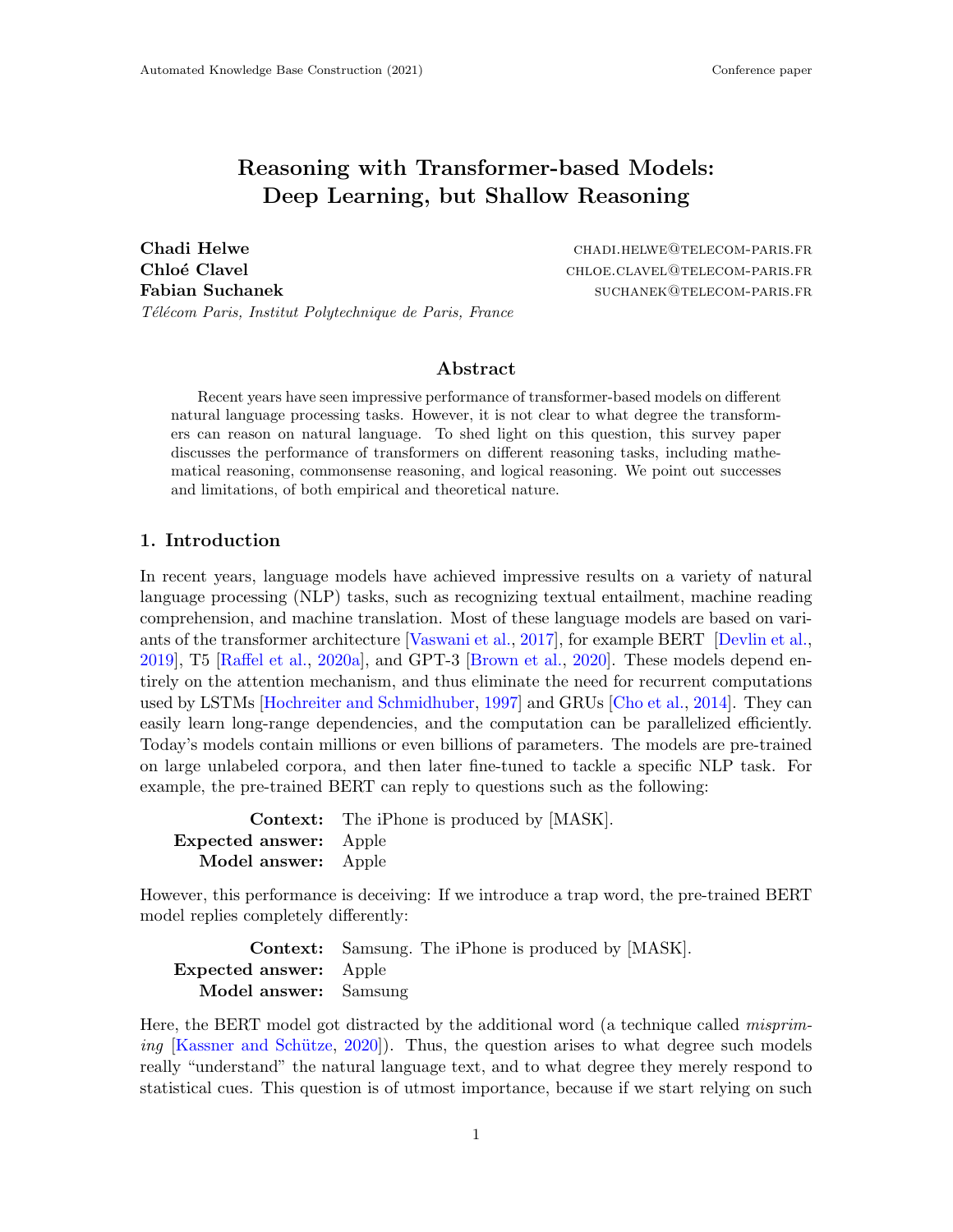language models, there is the danger that we obtain good responses only in common test settings, and completely abstruse replies in less common settings.

In this survey paper, we shed light on this question by investigating some of the most complex natural language tasks: those that involve reasoning. That is, we look at test data sets that have explicitly been designed to test the limitations of transformer-based models, and we investigate to what degree the models really "understand" these tasks. While several survey papers have focused on transformer-based models and on their applications [\[Rogers](#page-15-1) [et al.,](#page-15-1) [2020b,](#page-15-1) [Qiu et al.,](#page-15-2) [2020,](#page-15-2) [Xia et al.,](#page-16-1) [2020,](#page-16-1) [Yates et al.,](#page-17-0) [2021\]](#page-17-0), the capabilities of transformer-based models in reasoning tasks have so far not been surveyed. Our paper is organized as follows. In Section [2,](#page-1-0) we describe some common pitfalls that all models need to handle in order to reason on natural language text. Section [3](#page-3-0) analyzes the performance of transformer-based models on different reasoning tasks. In Section [4,](#page-8-0) we describe the theoretical limitations of the transformer architecture, and show, in Sections [4.2-](#page-9-0)[4.3,](#page-9-1) that they impact natural language reasoning. We conclude in Section [5.](#page-10-0) The appendix contains a detailed list of basic models (Appendix [A\)](#page-0-0) and challenging datasets (Appendix [B\)](#page-1-0), as well as of the model performances (Appendix  $C$ ).

### <span id="page-1-0"></span>2. Common Pitfalls for BERT-like Models

We discuss here some common pitfalls that any approach needs to handle in order to reason on natural language. Our discussion focuses on BERT, but the phenomena may affect other transformer-based models as well.

#### 2.1 Negation

The pre-trained BERT model cannot differentiate between positive and negative statements. As an example, take this sentence from the LAnguage Model Analysis (LAMA) dataset [\[Petroni et al.,](#page-15-3) [2019\]](#page-15-3), where BERT performs well:

|                               | <b>Context:</b> Marcel Oopa died in the city of [MASK].                     |
|-------------------------------|-----------------------------------------------------------------------------|
| <b>Expected answer:</b> Paris |                                                                             |
|                               | <b>Model answer:</b> Paris $(-2.3)$ , Lausanne $(-3.3)$ , Brussels $(-3.3)$ |

When Kassner and Schütze [\[2020\]](#page-13-0) added the word "not", BERT delivered the exact same top-ranked result:

| <b>Context:</b> Marcel Oopa did not die in the city of [MASK].            |
|---------------------------------------------------------------------------|
| <b>Expected answer:</b> any city different from Paris                     |
| <b>Model answer:</b> Paris $(-2.4)$ , Helsinki $(-3.5)$ , Warsaw $(-3.5)$ |

This phenomenon was also confirmed by [Ettinger](#page-11-3) [\[2020\]](#page-13-0). Kassner and Schütze [2020] show that BERT can be fine-tuned to pay attention to the negation. Thus, it is essential to add examples with negation to the training set. [Niven and Kao](#page-14-0) [\[2019\]](#page-14-0) point out that these examples should be diverse enough to not rely only on the word "not", and [Hosseini et al.](#page-12-1) [\[2021\]](#page-12-1) propose an unlikelihood objective function to learn to differentiate between positive and negative statements.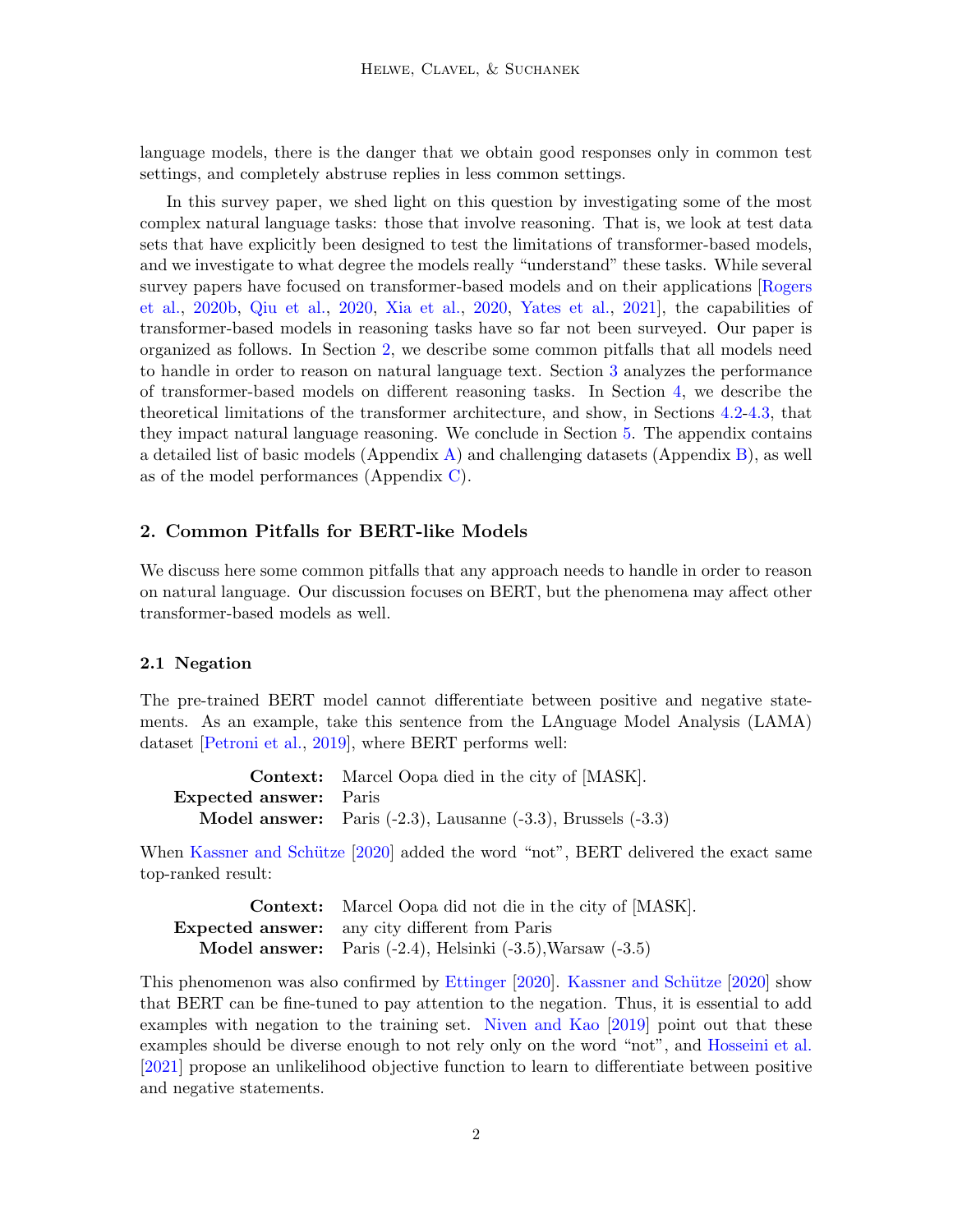### 2.2 Mispriming

The ability to distinguish useful from distracting contexts is an essential building block for any reasoning task. We have already seen an example of mispriming in the introduction. Mispriming can, in principle, affect any task, and thus also reasoning in particular.

Interestingly, mispriming works only when the distracting word is of the same type as the expected answer (companies, in our example). The pre-trained BERT is not easily misled by primes of other types [\[Niven and Kao,](#page-14-0) [2019\]](#page-14-0). [Misra et al.](#page-14-1) [\[2020\]](#page-14-1) also show that the problem of mispriming can be overcome by providing more context. In the following sentence, for example, the mispriming fails:

|                               | <b>Context:</b> Samsung. The iPhone was produced by [MASK], |
|-------------------------------|-------------------------------------------------------------|
|                               | whose CEO was Steve Jobs                                    |
| <b>Expected answer:</b> Apple |                                                             |
| Model answer: Apple           |                                                             |

This shows that, although there is some dependency on misprimes, their power decreases when sentences provide more context.

#### 2.3 Pattern Heuristics

Fine-tuned BERT models have a tendency to learn simple pattern-based heuristics. For example, BERT can be trained to perform well on textual entailment in the MNLI dataset [\[Williams et al.,](#page-16-2) [2018\]](#page-16-2):

|                                    | <b>Premise:</b> The actor and the professor mentioned the lawyer. |
|------------------------------------|-------------------------------------------------------------------|
|                                    | <b>Hypothesis:</b> The professor mentioned the lawyer.            |
| <b>Expected answer:</b> Entailment |                                                                   |
| <b>Model answer:</b> Entailment    |                                                                   |

To better understand the performance of BERT, [McCoy et al.](#page-14-2) [\[2019b\]](#page-14-2) designed the HANS (Heuristic Analysis for NLI Systems) dataset. HANS makes BERT fail as follows:

|                                        | <b>Premise:</b> The doctors advised the presidents and the tourists. |
|----------------------------------------|----------------------------------------------------------------------|
|                                        | <b>Hypothesis:</b> The presidents advised the tourists.              |
| <b>Expected answer:</b> Non entailment |                                                                      |
| Model answer: Entailment               |                                                                      |

This shows that the model learned the "lexical overlap heuristic", which assumes that a premise entails all hypotheses constructed from words in the premise. This problem can be addressed by adding more HANS-like examples to the training dataset.

#### 2.4 Word Order

Different studies [\[Ettinger,](#page-11-3) [2020,](#page-11-3) [Sankar et al.,](#page-15-4) [2019,](#page-15-4) [Pham et al.,](#page-15-5) [2020,](#page-15-5) [Gupta et al.,](#page-12-2) [2021\]](#page-12-2) have shown that BERT-like models are unperturbed by grammatically incorrect sentences: If presented with a sentence of randomly shuffled words, they will still reply correctly. This insensitivity to order can also mislead textual entailment. For example, the pre-trained BERT fine-tuned on the MNLI dataset fails to provide the correct answer in the following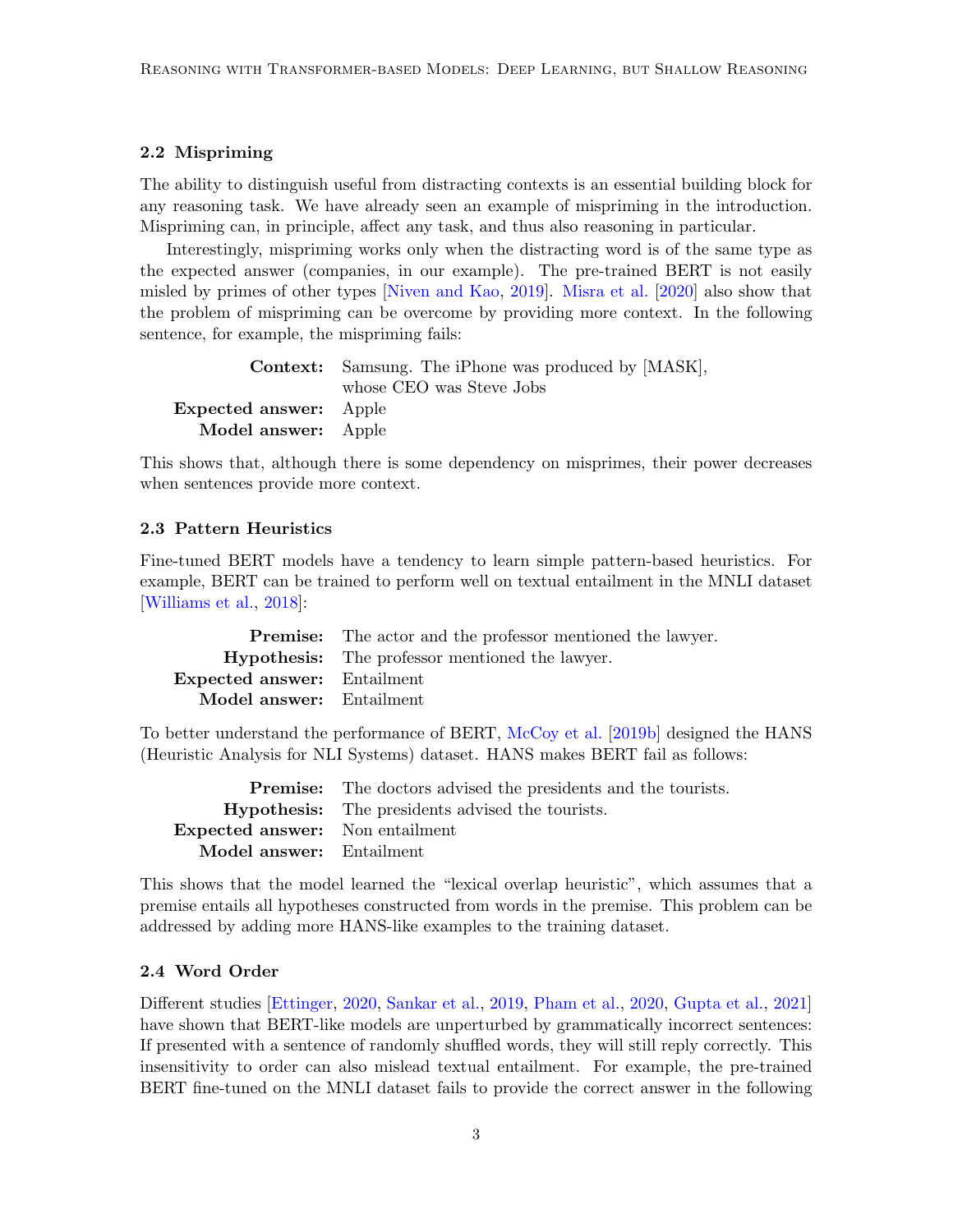case [\[McCoy et al.,](#page-14-2) [2019b](#page-14-2)[,a\]](#page-14-3):

|                                        | <b>Premise:</b> The doctor visited the lawyer    |
|----------------------------------------|--------------------------------------------------|
|                                        | <b>Hypothesis:</b> The lawyer visited the doctor |
| <b>Expected answer:</b> Non entailment |                                                  |
| Model answer: Entailment               |                                                  |

This issue can be solved by augmenting the training set with modified word order instances with their respective labels or by fine-tuning the model on sensitive word ordering tasks such as CoLA [\[Warstadt et al.,](#page-16-3) [2019\]](#page-16-3).

### <span id="page-3-0"></span>3. Types of Reasoning with Transformer-based Models

### <span id="page-3-1"></span>3.1 Horn Rule Reasoning

A rather simple way of logical reasoning is to infer a conclusion from a set of premises and rules. Transformer-based models are able to perform such kind of reasoning [\[Clark et al.,](#page-11-4) [2020,](#page-11-4) [Talmor et al.,](#page-16-4) [2020,](#page-16-4) [Betz et al.,](#page-10-1) [2020\]](#page-10-1) without any external knowledge, if both the rules and the facts are mentioned explicitly in the text. They can even generate the proofs [\[Saha et al.,](#page-15-6) [2020,](#page-15-6) [Tafjord et al.,](#page-16-5) [2020,](#page-16-5) [Gontier et al.,](#page-12-3) [2020\]](#page-12-3). Here is an example from the ParaRules dataset [\[Clark et al.,](#page-11-4) [2020\]](#page-11-4):

| <b>Context:</b> Fact 1: Erin is young.                                        |
|-------------------------------------------------------------------------------|
| Fact 2: Erin is not kind.                                                     |
| Fact 3: Peter is nice.                                                        |
| Rule 1: If someone is young and not kind then they are big.                   |
| <b>Question:</b> Is Erin big?                                                 |
| <b>Expected answer:</b> <i>Conclusion:</i> Erin is big.                       |
| <i>Proof:</i> (Fact 1 & Fact 2) $\rightarrow$ Rule 1 $\rightarrow$ Conclusion |

In this task, the best model, a fine-tuned T5-11B, achieves an accuracy above 95% in proof generation and question answering. A transformer-based model can thus solve the task nearly perfectly.

### <span id="page-3-2"></span>3.2 Commonsense Reasoning

Commonsense reasoning is any reasoning task that requires background knowledge that humans commonly have. For example, the instruction "Can you do a Napoleon for the camera?" requires commonsense reasoning to realize that the word "Napoleon" expresses a specific pose [\[Bender and Koller,](#page-10-2) [2020\]](#page-10-2). Several studies have shown that BERT learned a certain amount of commonsense knowledge during pre-training [\[Petroni et al.,](#page-15-3) [2019,](#page-15-3) [Davi](#page-11-5)[son et al.,](#page-11-5) [2019,](#page-11-5) [Bosselut et al.,](#page-11-6) [2019,](#page-11-6) [Zhou et al.,](#page-17-1) [2020b,](#page-17-1) [Cui et al.,](#page-11-7) [2020\]](#page-11-7). Consider, for example, the LAMA dataset [\[Petroni et al.,](#page-15-3) [2019\]](#page-15-3), which asks:

```
Context: Ravens can [MASK]
Expected answer: fly
  Model answer: fly
```
The model (the pre-trained BERT-large) is able to recall such commonsense knowledge.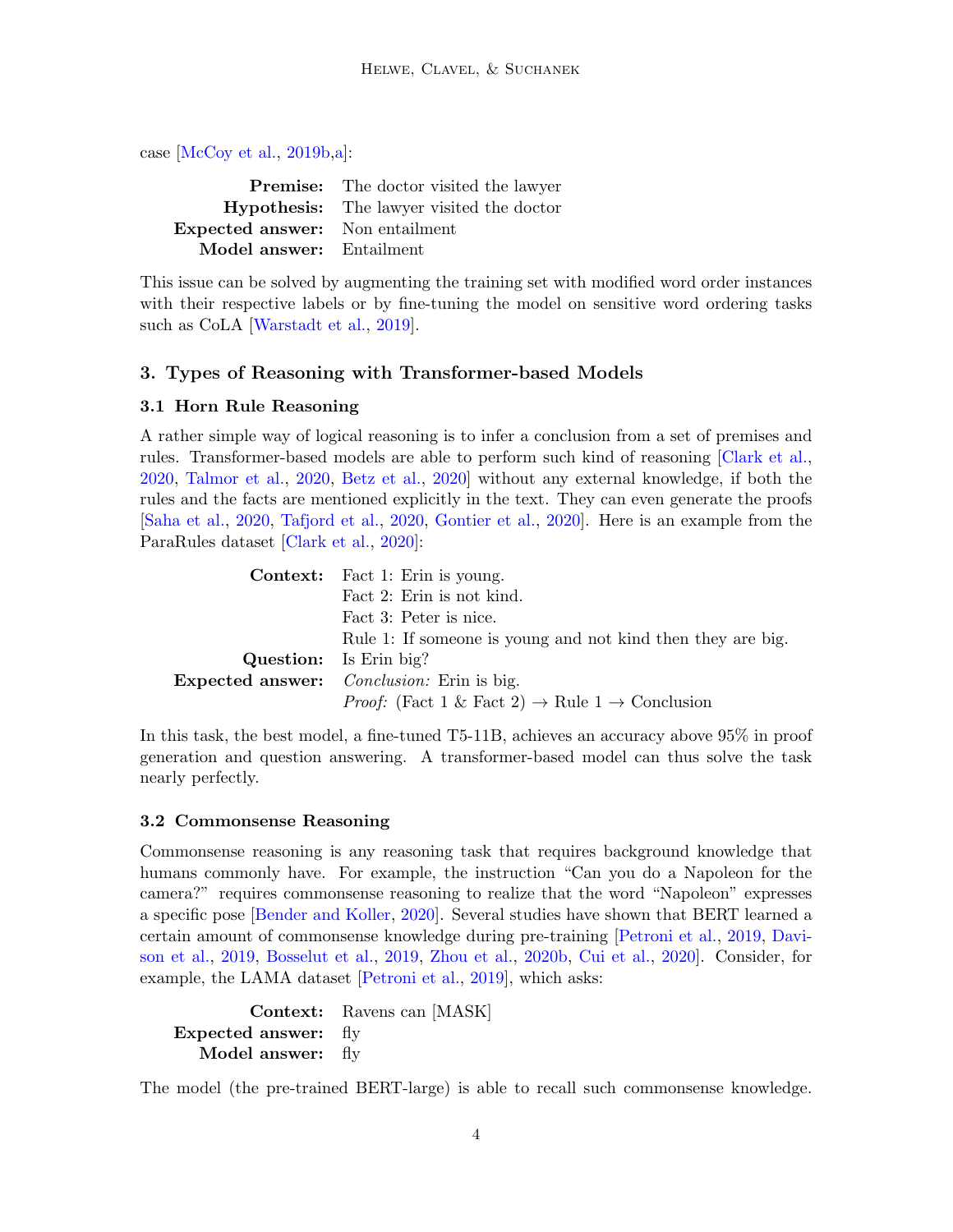This good performance has prompted the research community to develop datasets that specifically probe the commonsense reasoning of transformer models. Prominent datasets are COSMOS QA [\[Huang et al.,](#page-12-4) [2019\]](#page-12-4), CommonsenseQA [\[Talmor et al.,](#page-16-6) [2019\]](#page-16-6), the Winograd Schema Challenge [\[Levesque et al.,](#page-13-1) [2012\]](#page-13-1), SWAG [\[Zellers et al.,](#page-17-2) [2018\]](#page-17-2), ReCoRD [\[Zhang](#page-17-3) [et al.,](#page-17-3) [2018\]](#page-17-3), CODAH [\[Chen et al.,](#page-11-8) [2019\]](#page-11-8), and PIQA [\[Bisk et al.,](#page-10-3) [2020\]](#page-10-3). Transformer-based models can indeed achieve a high performance (often  $> 75\%$ ) on these datasets, but only with additional methods. These include data augmentation techniques [\[Yang et al.,](#page-17-4) [2020\]](#page-17-4), multi-task learning [\[Lourie et al.,](#page-14-4) [2021\]](#page-14-4), and fusing knowledge graphs into language models [\[Xu et al.,](#page-17-5) [2021\]](#page-17-5). The following is an example from the CommonsenseQA dataset [\[Talmor](#page-16-6) [et al.,](#page-16-6) [2019\]](#page-16-6):

|                                                 | <b>Question:</b> Bats have many quirks, with the exception of? |
|-------------------------------------------------|----------------------------------------------------------------|
| <b>Expected Answer:</b> Laying eggs             |                                                                |
| Model $w/o$ knowledge graph fusing: Eating bugs |                                                                |
| Model w/ knowledge graph fusing: Laying eggs    |                                                                |

The above example shows that providing the model with information from a knowledge graph helps the model to correctly answer the question. However, several studies [\[Forbes](#page-11-9) [et al.,](#page-11-9) [2019,](#page-11-9) [Zhou et al.,](#page-17-1) [2020b,](#page-17-1) [Lin et al.,](#page-13-2) [2020,](#page-11-10) [Boratko et al.,](#page-11-10) 2020, [Singh et al.,](#page-16-7) 2021 show that when the datasets are specifically changed to target the weaknesses of transformerbased models (for example, by adversarial instances), the models fail. Here is an example from the COM2SENSE dataset [\[Singh et al.,](#page-16-7) [2021\]](#page-16-7), which asks the model to judge whether a given sentence is logically coherent or not:

|                                  | <b>Context:</b> Expecting ten fish in the net, Sammy was |
|----------------------------------|----------------------------------------------------------|
|                                  | thrilled to see forty fish swimming in there.            |
| <b>Expected answer:</b> Coherent |                                                          |
| Model answer: Coherent           |                                                          |

The authors created a counterpart to this question by modifying a few words:

|                                    | <b>Context:</b> Expecting ten fish in the net, Sammy was |
|------------------------------------|----------------------------------------------------------|
|                                    | thrilled to see <i>five</i> fish swimming in there.      |
| <b>Expected answer:</b> Incoherent |                                                          |
| Model answer: Coherent             |                                                          |

When the model (UnifiedQA-3B [\[Khashabi et al.,](#page-13-3) [2020\]](#page-13-3), a multi-task trained model) is tricked this way, it fails to predict correctly. This shows that the model can fall prey to relatively simple modifications, and does not really reason.

### <span id="page-4-0"></span>3.3 Event-based Commonsense Reasoning

Some commonsense reasoning tasks are concerned with the usual sequence of events. For example, the TIMEDIAL dataset [\[Qin et al.,](#page-15-7) [2021\]](#page-15-7) evaluates temporal reasoning capabilities in dialogs. The TORQUE dataset [\[Ning et al.,](#page-14-5) [2020\]](#page-14-5) asks temporal relation questions such as which events have already finished, given a short passage of text. In a similar spirit, the MCTACO dataset [\[Zhou et al.,](#page-17-6) [2019\]](#page-17-6) asks: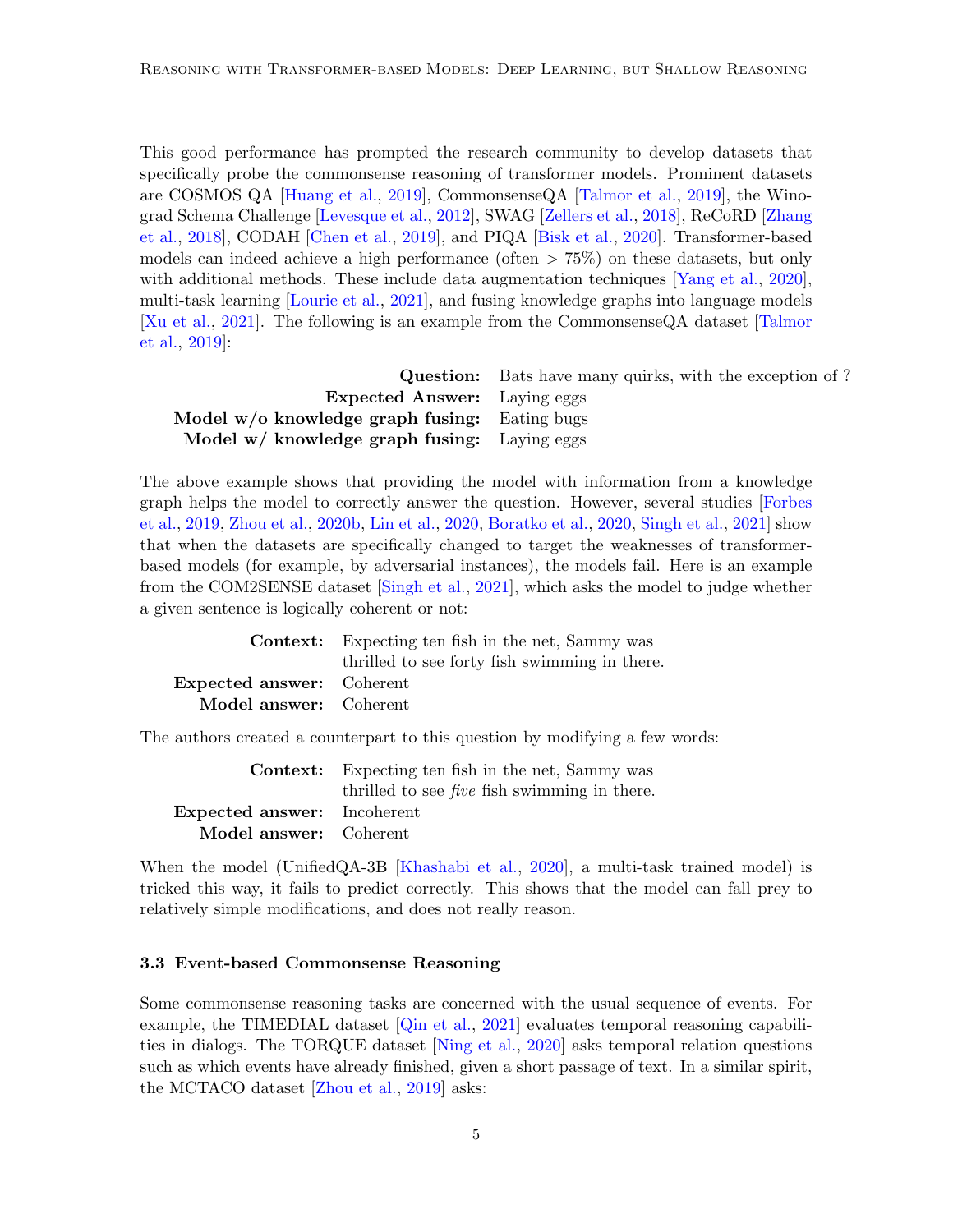Context: Mr. Barco has refused US troops or advisers but has accepted US military aid. **Question:** What happened after Mr. Barco accepted the military aid? **Choices:** (A) the aid was denied,  $(B)$  he received the aid,  $(C)$  things started to progress

The best model is a fine-tuned BERT model that uses normalization to convert numerical expressions such as "30 months" to "2.5 years". It achieves an F1-score of 69.9% (while human performance has an F1-score of 87.1%). In the same spirit, [Zhou et al.](#page-17-7) [\[2021\]](#page-17-7) developed TRACIE, a temporal reasoning textual entailment dataset that asks whether one event preceded another one. The authors use distant supervision from Wikipedia, and a symbolic reasoning model called SymTime. This approach predicts the end time of an event by having two transformer models that predict the start time and the duration of this event and symbolically compare them against the prediction of another start time event. With this, the authors achieve an accuracy of about 71% (with variations for different subtasks). Like the "normal" commonsense tasks, event-based tasks can be solved rather well by transformer-based models. However, this works mainly when symbolic machinery (such as date normalization and symbolic reasoning) or background knowledge (such as Wikipedia) is added. Human performance, in the high nineties, remains unachieved.

### <span id="page-5-0"></span>3.4 Implicit Reasoning

We now turn to implicit reasoning tasks, where (different from the tasks in Section [3.1\)](#page-3-1), the rules and facts are not given explicitly. Many of these tasks can be solved by transformerbased models. Here is an example from the SNLI dataset [\[Bowman et al.,](#page-11-11) [2015\]](#page-11-11):

|                                          | <b>Premise:</b> Three girls take cover under their umbrellas. |
|------------------------------------------|---------------------------------------------------------------|
| <b>Hypothesis:</b> Nobody has umbrellas. |                                                               |
| <b>Expected answer:</b> Contradiction    |                                                               |
| <b>Model answer:</b> Contradiction       |                                                               |

In this task, a RoBERTa-large model, trained with a few-shot learning method [\[Wang et al.,](#page-16-8) [2021a\]](#page-16-8), achieves an accuracy of 93.1%. However, these datasets contain superficial cues that the models can take advantage of [\[Schlegel et al.,](#page-16-9) [2020,](#page-16-9) [Huang and Zhu,](#page-12-5) [2021,](#page-12-5) [Lin et al.,](#page-13-4) [2021\]](#page-13-4). To adequately evaluate the understanding of a model, several more challenging logical reasoning tasks have been designed, which mostly take the form of machine reading comprehension. LogiQA [\[Liu et al.,](#page-13-5) [2020b\]](#page-13-5), for example, is a multiple choice dataset translated from the National Civil Servants Examination of China:

| <b>Context:</b> David knows Mr. Zhang's friend Jack, and Jack knows David's friend Ms. Lin. |  |
|---------------------------------------------------------------------------------------------|--|
| Everyone of them who knows Jack has a master's degree,                                      |  |
| and everyone of them who knows Ms. Lin is from Shanghai.                                    |  |
| <b>Question:</b> Who is from Shanghai and has a master's degree?                            |  |
| <b>Choices:</b> (A) David (B) Jack (C) Mr. Zhang (D) Ms. Lin                                |  |

The best language model is a pre-trained RoBERTa model [\[Liu et al.,](#page-13-6) [2019\]](#page-13-6) fine-tuned on the training set and has an accuracy of 35.31% (while the best human performance is 96%) [\[Liu et al.,](#page-13-5) [2020b\]](#page-13-5). Several other benchmarks in this vein also show bad performance: ReClor [\[Yu et al.,](#page-17-8) [2020\]](#page-17-8), QuAIL [\[Rogers et al.,](#page-15-8) [2020a\]](#page-15-8), ConTRoL [\[Liu et al.,](#page-13-7) [2020a\]](#page-13-7), Strate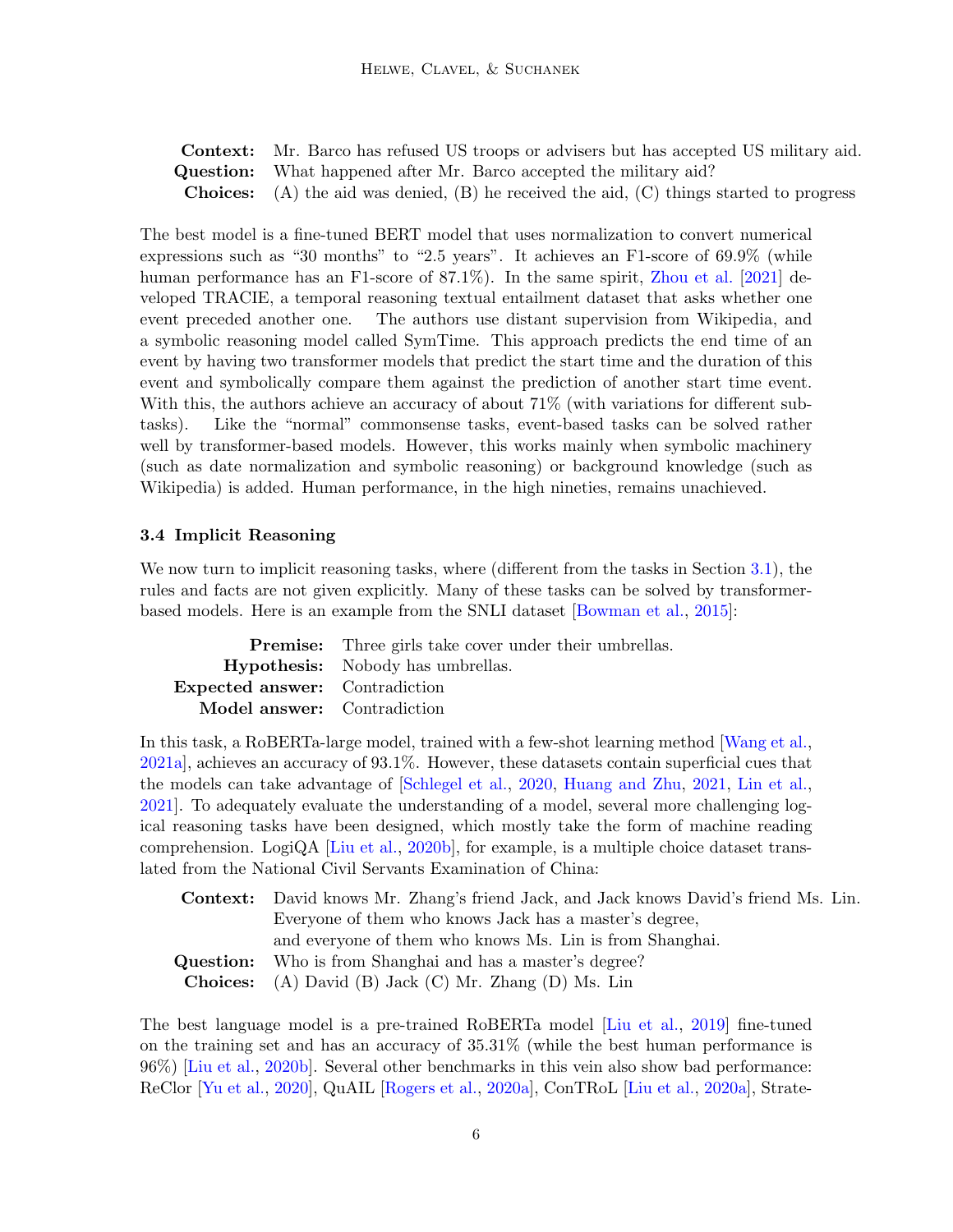gyQA [\[Geva et al.,](#page-12-6) [2021\]](#page-12-6), AR-LSAT [\[Zhong et al.,](#page-17-9) [2021\]](#page-17-9), and CLUTRR [\[Sinha et al.,](#page-16-10) [2019\]](#page-16-10). This shows that transformer-based models are currently unable to build a representation of a longer text and draw a logical conclusion from it. This weakness can be remedied to some degree by adding symbolic representations on top of RoBERTa, such as graph-based modules [\[Huang et al.,](#page-12-7) [2021,](#page-12-7) [Ouyang et al.,](#page-14-6) [2021\]](#page-14-6), or logical information [\[Wang et al.,](#page-16-11) [2021b\]](#page-16-11). Other approaches develop neuro-symbolic methods, which teach reasoning strategies by gradient-based optimisation [\[Minervini et al.,](#page-14-7) [2020\]](#page-14-7), or combine probabilistic logic programming with neural networks [\[Manhaeve et al.,](#page-14-8) [2018\]](#page-14-8). Integrating logical information into RoBERTa pushes the performance on the easier questions of ReClor to 81.4%. However, the more difficult questions of these datasets incur performances of 50%-60%. The same is true for comparison-based tasks. The RICA dataset [\[Zhou et al.,](#page-17-10) [2020a\]](#page-17-10), for example, asks:

Context: A prindag is smaller than a flurberg, so a flurberg is [MASK] likely to contain a prindag. Expected answer: more

Pre-trained and fine-tuned language models such as GPT-2 [\[Radford et al.,](#page-15-9) [2019\]](#page-15-9) and RoBERTa achieve a dismal performance of 50% on unseen inferences. Thus, these models are unable to learn comparisons between (fictitious) objects.

### <span id="page-6-0"></span>3.5 Mathematical Reasoning

Mathematical reasoning is the process of reasoning about different mathematical aspects such as arithmetic operations, numerical comparison, counting, and sorting. The level of complexity can range from solving simple mathematical equations to proving theorems. The following is an example of a math problem that is not linguistically complex, taken from the DeepMind mathematics dataset [\[Saxton et al.,](#page-15-10) [2019\]](#page-15-10):

Context: Calculate -841880142.544 + 411127 Expected answer: -841469015.544

This task can be solved by GPT-3 [\[Henighan et al.,](#page-12-8) [2020\]](#page-12-8). Along the same line, [Lample and](#page-13-8) [Charton](#page-13-8) [\[2019\]](#page-13-8) show that a transformer network can compute function integrals, and solve differential equations. The next more complex problems are math word problems (MWP), which consist of a short text that describes a mathematical problem (such as a one-unknown math problem) and a question. This task requires a model to extract relevant information from the text to perform mathematical reasoning to solve it. The most prominent MWP datasets are MAWPS [\[Koncel-Kedziorski et al.,](#page-13-9) [2016\]](#page-13-9) and ASDiv-A [\[Miao et al.,](#page-14-9) [2020\]](#page-14-9) (both for one-unknown arithmetic problems). However, these datasets can be solved by models even when the order of the words is modified and when the questions are omitted, proving that the models rely on heuristic patterns found in the problem narrative. To remove these artifacts, [Patel et al.](#page-14-10) [\[2021\]](#page-14-10) developed the SVAMP dataset, which applies simple variations to ASDiv-A. The following is an example: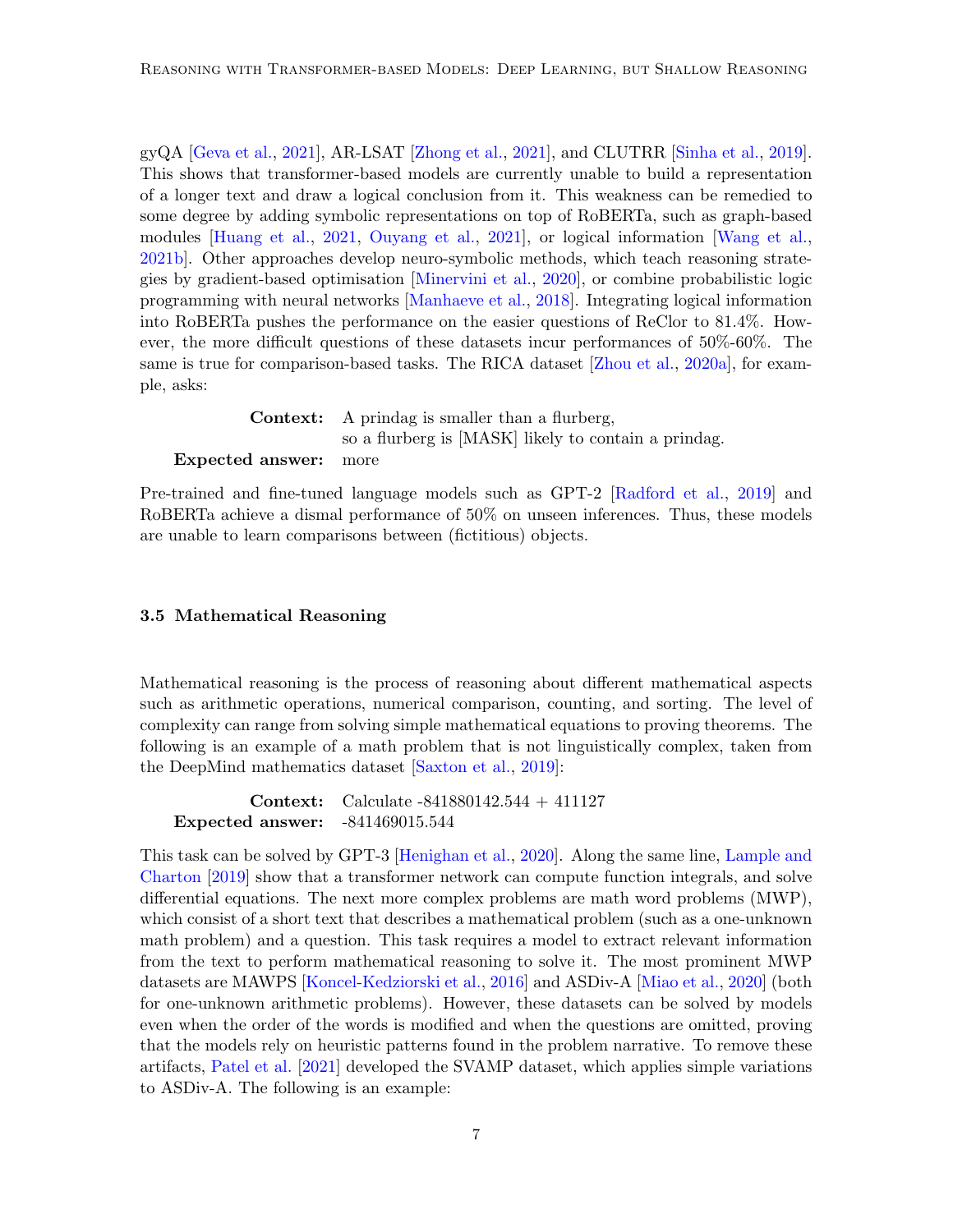|                               | <b>Context:</b> Jack had 8 pens and Mary had 5 pens. |
|-------------------------------|------------------------------------------------------|
|                               | Mary gave 3 pens to Jack.                            |
|                               | <b>Question:</b> How many pens does Jack have now?   |
| Expected answer: $8 + 3 = 11$ |                                                      |

On this dataset, a trained model achieves an accuracy of around 65%. Among the different mathematical operators  $(+,-,'^*)$ , the model accuracy ranges from 65.3% for divisions to 35.8% for multiplications. Also, the performance drops drastically when the equations have more than two numbers or more than one operator.

An even more complicated dataset is MATH [\[Hendrycks et al.,](#page-12-9) [2021\]](#page-12-9), which consists of competition problems in mathematics:

| <b>Context:</b> Tom has a red marble, a green marble, a blue marble,                 |  |
|--------------------------------------------------------------------------------------|--|
| and three identical vellow marbles.                                                  |  |
| <b>Question:</b> How many different groups of two marbles can Tom choose?            |  |
| <b>Expected answer:</b> There are two cases here: either Tom chooses                 |  |
| two yellow marbles (1 result), or he chooses two marbles of different                |  |
| colors ( $\left(\frac{4}{2}\right)$ = 6 results). The total number of distinct pairs |  |
| of marbles Tom can choose is $1 + 6 = 7$                                             |  |

Here, the best model, a fine-tuned GPT-2 model, achieves an accuracy of only 6.9%.

Another dataset at the boundary of what is currently feasible is the IsarStep bench-mark [\[Li et al.,](#page-13-10) [2021\]](#page-13-10), which is concerned with mathematical proofs:

Context:  $2b^2 = a^2 \Rightarrow [Missing\, Proposition] \Rightarrow \exists \, c \in \mathbb{Z}. a = 2c$ Expected answer: a is even

The authors developed a hierarchical transformer model, which outperforms all the other tested baselines with an accuracy of 22.8% for the top-1 prediction, and an accuracy of 35.2% for the top-10 predictions. Other mathematical theorem proving datasets in the same spirit are HOList [\[Bansal et al.,](#page-10-4) [2019\]](#page-10-4) and MetaMathStep [\[Polu and Sutskever,](#page-15-11) [2020\]](#page-15-11). In conclusion, these tasks show that transformer-based models cannot be trained to "understand" mathematical word problems and to "generate" mathematical proofs. In contrast to simple mathematical problems (as the example we mentioned above), which are not linguistically complex, such challenging tasks require more than huge transformer-based models to achieve high performance.

#### 3.6 Summary

In all of these reasoning tasks, transformer-based models rarely achieve human performance. That is not surprising, given that they are general-purpose tools that feed mainly from training data, and lack any symbolic machinery that is commonly considered essential for such tasks. In fact, it is impressive that the models perform so well at all.

Among the different reasoning tasks, we find that when the transformer-based models are explicitly given all the information required to perform deductive reasoning, such as facts and rules, the models can easily learn logical reasoning. However, when this information is stated only implicitly in the text or in the supervision, the models struggle. In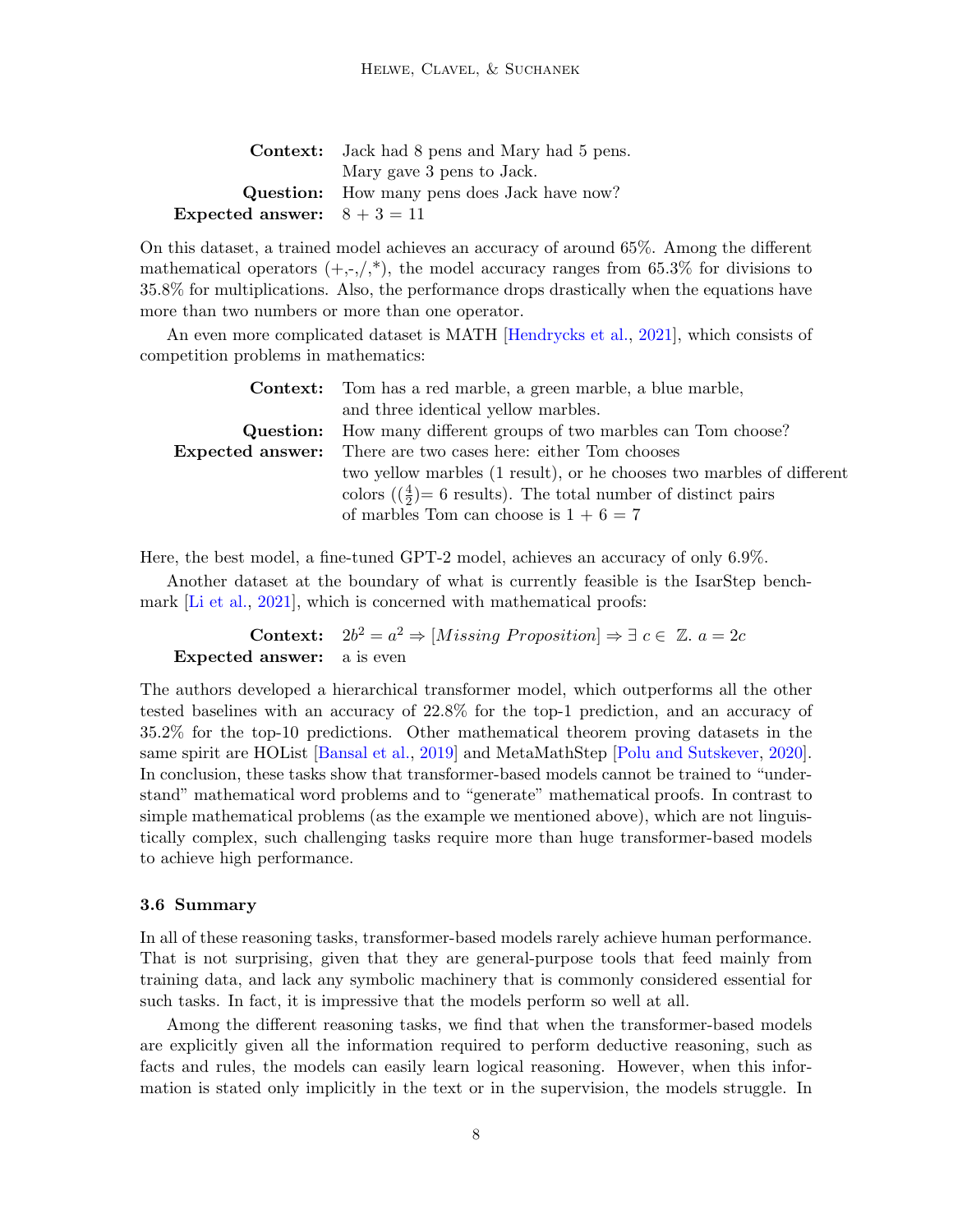terms of commonsense reasoning, transformer-based models have a certain degree of commonsense knowledge learned during pre-training. However, they can be easily disrupted with adversarial commonsense instances. They are also limited in logical reasoning over events and physical commonsense.

We thus see that the strength of transformer-based models comes from two components: simple patterns in the training data, combined with background knowledge from the pretraining. This combination allows the models to perform well on tasks such as Horn Rule Reasoning (where the model learns a pattern on the training data), simple commonsense reasoning (where the answer was learned from the pretraining), and simple mathematical calculations (where the model learns a pattern during training). However, when these elements are absent, the models struggle. We have seen several commonsense datasets that specifically avoid patterns, or use adversarial patterns. Here, the models fail. In particular, textual understanding remains out of reach for now, if the tasks are sufficiently different from each other to avoid patterns, and if fictional entities are used (for which no background knowledge is available). Mathematical reasoning, too, falls into this category, if the tasks do not follow a pattern.

This does not mean that the tasks would be unsolvable in general: Several studies [\[Huang](#page-12-7) [et al.,](#page-12-7) [2021,](#page-12-7) [Ouyang et al.,](#page-14-6) [2021,](#page-14-6) [Wang et al.,](#page-16-11) [2021b,](#page-16-11) [Yang et al.,](#page-17-4) [2020,](#page-17-4) [Lourie et al.,](#page-14-4) [2021,](#page-14-4) [Xu et al.,](#page-17-5) [2021\]](#page-17-5) show that the addition of symbolic knowledge (such as date normalization, quasi-logical reasoning, and graph-based modules) and the use of supplementary techniques such as data augmentation, multi-task learning, and knowledge-base fusion improve the performance. Such tools may thus hold the key to address even the harder reasoning problems.

### <span id="page-8-0"></span>4. Impossible Reasoning Tasks

We have seen that transformer-based models can be trained and tuned to work on reasoning tasks, and that some tasks require additional machinery. In this section, we turn to tasks that BERT will never be able to solve without additional machinery, no matter the amount of tuning.

### 4.1 Theoretical Limitations of Transformers

[Hahn](#page-12-10) [\[2020\]](#page-12-10) studied the theoretical limitations of transformers. The main limitations come from the fact that self-attention does not have the same level of expressiveness as recurrent models such as LSTMs. In particular, transformers cannot emulate a stack and finite-state automata. Based on this insight, Hahn proved that transformer-based networks cannot model two languages, known as Parity and Dyck-2. Parity is the set of bit strings where the number of 1s is even. Dyck-2 is the language of strings that are balanced sequences of round brackets "()" and square brackets "[]". Hahn shows that for any transformer network, we can find an integer  $N$  such that strings of these languages longer than  $N$ cannot be recognized. That is: to recognize such strings, the number of heads and layers of the model would have to increase with the input length  $N$ . [Bhattamishra et al.](#page-10-5) [\[2020b\]](#page-10-5) have verified these results in practice, and showed that when the input length is bounded during training, LSTM can generalize to longer instances, whereas transformer architectures cannot. Other theoretical limitations are studied in [Bhattamishra et al.](#page-10-6) [\[2020a\]](#page-10-6). These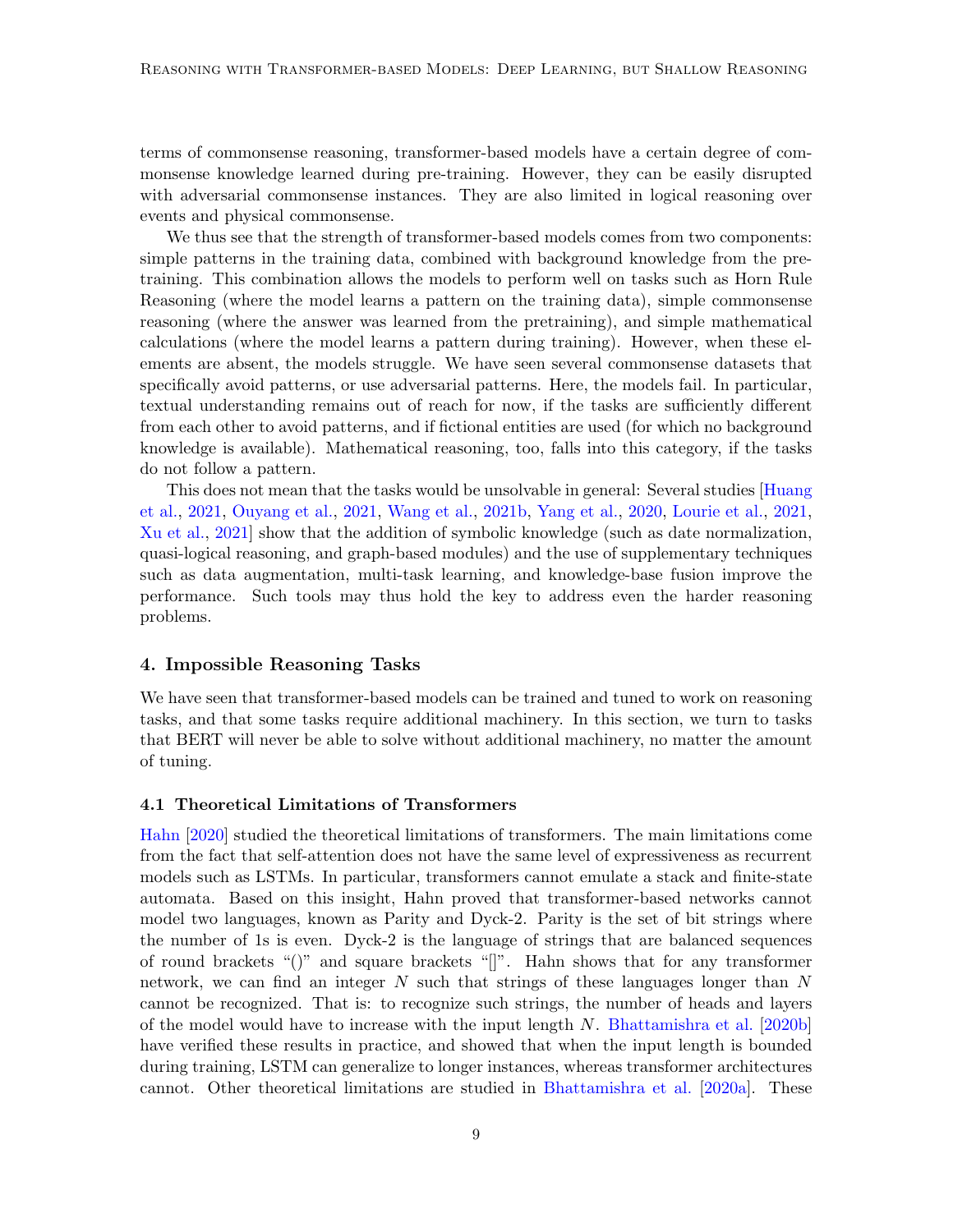limitations are of rather theoretical nature. And yet, they have a very concrete impact on natural language reasoning. To show this, we designed two experiments: the light switch task and the cake task. All our datasets and the code of the experiments can be found at <https://github.com/dig-team/FailBERT>.

### <span id="page-9-0"></span>4.2 Light Switch Task

Our first task puts the Parity language into practice. The input is a word of the language  $((a|b)$  and  $)*(a|b)$ , with  $a =$ "I ate a pizza" and  $b =$ "I operated the light switch", i.e., the input is a sentence that describes a sequence of these two activities. Assuming that the light is off in the beginning, the goal is to determine whether the light is on in the end (which corresponds to an odd number of switches). This is a simple reasoning task that a school child can solve.

Context: I operated the light switch, and I ate a pizza, and I ate a pizza. Expected answer: ON

We fine-tuned a pre-trained RoBERTa model for 50 iterations on 20k examples, each containing up to 20  $\alpha$ 's and  $\beta$ 's. On the training and validation datasets, the model achieves an F-score  $> 0.99$ . However, when testing on examples that contain more than 20 a's and b's, we obtain on average a random precision of 0.50. This confirms that the theoretical limitation of the transformer-based model has practical implications for natural language reasoning.

### <span id="page-9-1"></span>4.3 Cake Task

Our next task puts the Dyck language into practice. The input to the task is a word of the language  $S \to \epsilon |SS|$ a $Sa'|bSb'$ , where  $a =$ "I add a peanut layer to my cake",  $a' =$ "I eat a peanut layer from my cake",  $b = 1$  add a chocolate layer to my cake", and  $b' = 1$  eat a chocolate layer from my cake" (with the conjunction "and" in suitable places). The goal is to determine whether this sequence of steps is possible and the cake is gone. Again, this is a simple reasoning task that a child can solve on a sheet of paper (or with suitable baking tools).

Context: I add a peanut layer and I eat a peanut layer. Expected answer: Yes

Context: I add a peanut layer and I eat a chocolate layer. Expected answer: No

We fine-tuned a pre-trained RoBERTa model on 24k examples, each with up to 20 items, and with nesting depths up to 15, for 50 iterations. Again, the model achieves an F-score > 0.99 on the training and validation sets. However, when testing on examples that contain more than 20 items, and on depths larger than 15, we obtain, as expected, on average a dismal F-score of 0.55. This shows again that the theoretical limitation of BERT-like models lead to very concrete limitations on natural language reasoning.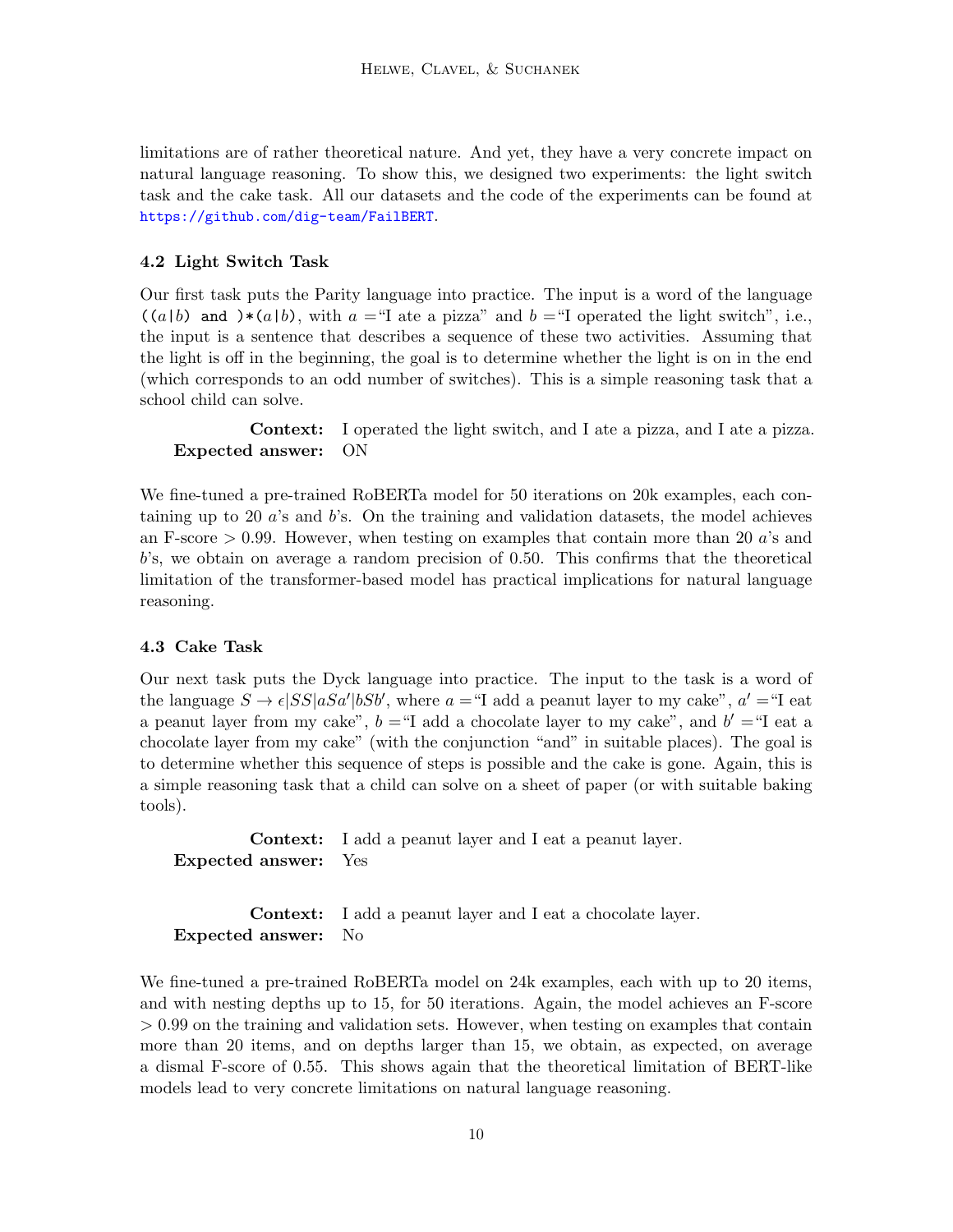## <span id="page-10-0"></span>5. Conclusion

This survey paper has shown that transformer-based models can perform a shallow level of reasoning on textual data but lack deeper reasoning capabilities. The first stumbling stones are some common pitfalls for BERT-like models: word order, negation, shallow patterns, and priming problems. The models have to be explicitly trained to deal with these. We have then discussed several reasoning tasks – from the simple Horn rule reasoning to the more complex commonsense, textual understanding, and mathematical tasks. On these tasks, the performance of transformer-based models is significantly behind human performance. One promising direction of research here is to add symbolical knowledge to the system – an approach that has been pursued with success on some of the tasks. However, we have also recalled that transformer-based models have theoretical limitations in that they cannot model the languages Dyck-2 and Parity. We have shown on small reasoning tasks that these theoretical limitations, too, can hinder reasoning on natural language. Further research could explore how different types of positional encodings (such as learned embeddings, sinusoidal embeddings, or CAPE [\[Likhomanenko et al.,](#page-13-11) [2021\]](#page-13-11)) and different attention mechanisms (such as saturated attention [\[Merrill et al.,](#page-14-11) [2021\]](#page-14-11)) could help the models overcome even these limitations.

Acknowledgements. This work was partially funded by ANR-20-CHIA-0012-01 ("NoRDF").

### References

- <span id="page-10-4"></span>Kshitij Bansal, Sarah Loos, Markus Rabe, Christian Szegedy, and Stewart Wilcox. Holist: An environment for machine learning of higher order logic theorem proving. In *Interna*tional Conference on Machine Learning, 2019.
- <span id="page-10-2"></span>Emily M Bender and Alexander Koller. Climbing towards nlu: On meaning, form, and understanding in the age of data. In Annual Meeting of the Association for Computational Linguistics, 2020.
- <span id="page-10-1"></span>Gregor Betz, Christian Voigt, and Kyle Richardson. Critical thinking for language models. arXiv preprint arXiv:2009.07185, 2020.
- <span id="page-10-6"></span>Satwik Bhattamishra, Kabir Ahuja, and Navin Goyal. On the ability of self-attention networks to recognize counter languages. In Conference on Empirical Methods in Natural Language Processing, 2020a.
- <span id="page-10-5"></span>Satwik Bhattamishra, Kabir Ahuja, and Navin Goyal. On the practical ability of recurrent neural networks to recognize hierarchical languages. In International Conference on Computational Linguistics, 2020b.
- <span id="page-10-3"></span>Yonatan Bisk, Rowan Zellers, Ronan LeBras, Jianfeng Gao, and Yejin Choi. Piqa: Reasoning about physical commonsense in natural language. In AAAI Conference on Artificial Intelligence, 2020.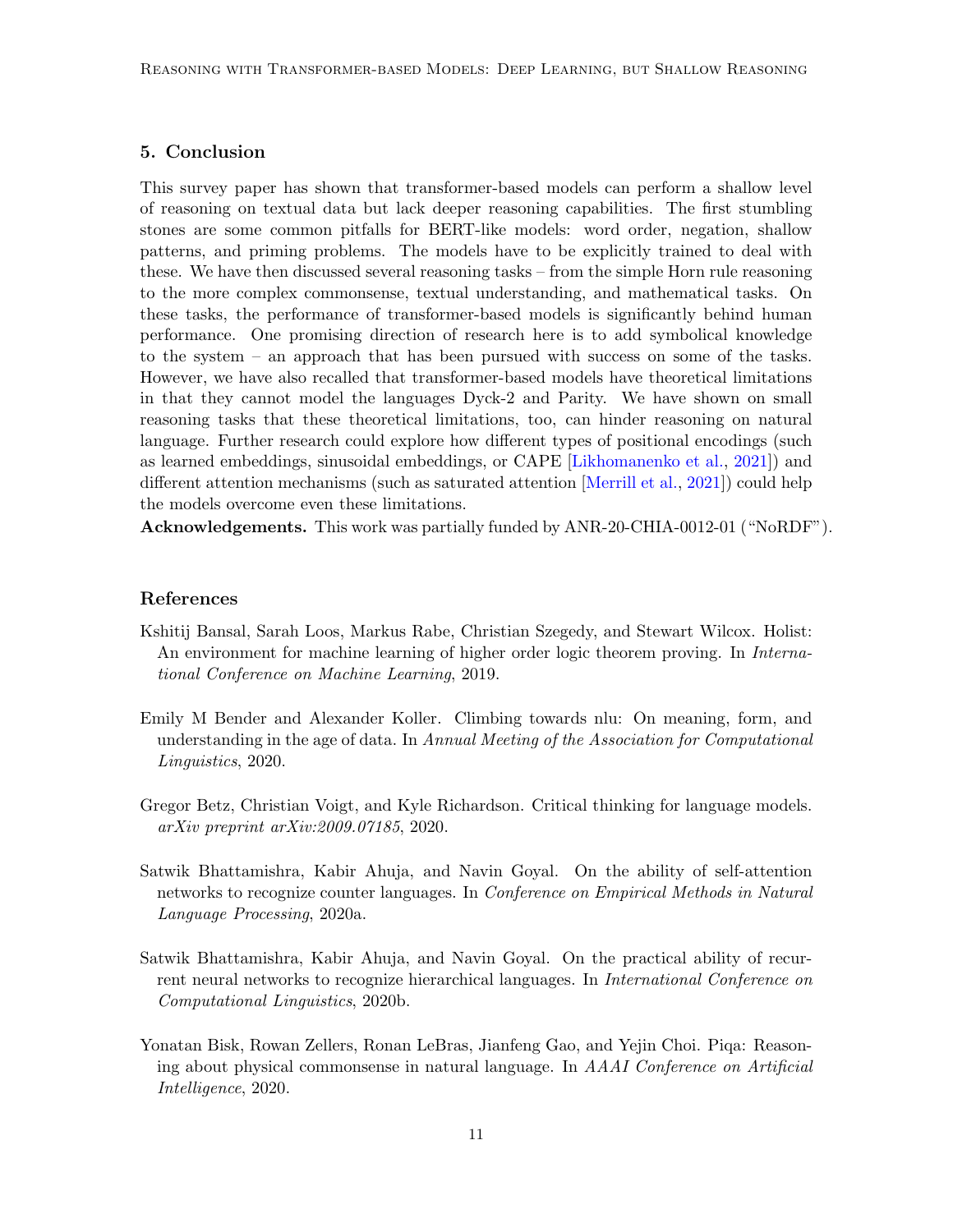- <span id="page-11-10"></span>Michael Boratko, Xiang Li, Tim O'Gorman, Rajarshi Das, Dan Le, and Andrew McCallum. Protoqa: A question answering dataset for prototypical common-sense reasoning. In Conference on Empirical Methods in Natural Language Processing, 2020.
- <span id="page-11-6"></span>Antoine Bosselut, Hannah Rashkin, Maarten Sap, Chaitanya Malaviya, Asli Celikyilmaz, and Yejin Choi. Comet: Commonsense transformers for automatic knowledge graph construction. In Annual Meeting of the Association for Computational Linguistics, 2019.
- <span id="page-11-11"></span>Samuel R Bowman, Gabor Angeli, Christopher Potts, and Christopher D Manning. A large annotated corpus for learning natural language inference. In Conference on Empirical Methods in Natural Language Processing, 2015.
- <span id="page-11-1"></span>Tom Brown, Benjamin Mann, Nick Ryder, Melanie Subbiah, Jared D Kaplan, Prafulla Dhariwal, Arvind Neelakantan, Pranav Shyam, Girish Sastry, Amanda Askell, Sandhini Agarwal, Ariel Herbert-Voss, Gretchen Krueger, Tom Henighan, Rewon Child, Aditya Ramesh, Daniel Ziegler, Jeffrey Wu, Clemens Winter, Chris Hesse, Mark Chen, Eric Sigler, Mateusz Litwin, Scott Gray, Benjamin Chess, Jack Clark, Christopher Berner, Sam McCandlish, Alec Radford, Ilya Sutskever, and Dario Amodei. Language models are few-shot learners. In Advances in Neural Information Processing Systems, 2020.
- <span id="page-11-8"></span>Michael Chen, Mike D'Arcy, Alisa Liu, Jared Fernandez, and Doug Downey. Codah: An adversarially-authored question answering dataset for common sense. In Workshop on Evaluating Vector Space Representations for NLP, 2019.
- <span id="page-11-2"></span>Kyunghyun Cho, Bart van Merriënboer, Caglar Gulcehre, Dzmitry Bahdanau, Fethi Bougares, Holger Schwenk, and Yoshua Bengio. Learning phrase representations using rnn encoder–decoder for statistical machine translation. In Conference on Empirical Methods in Natural Language Processing, 2014.
- <span id="page-11-4"></span>Peter Clark, Oyvind Tafjord, and Kyle Richardson. Transformers as soft reasoners over language. arXiv preprint arXiv:2002.05867, 2020.
- <span id="page-11-7"></span>Leyang Cui, Sijie Cheng, Yu Wu, and Yue Zhang. Does bert solve commonsense task via commonsense knowledge? arXiv preprint arXiv:2008.03945, 2020.
- <span id="page-11-5"></span>Joe Davison, Joshua Feldman, and Alexander Rush. Commonsense knowledge mining from pretrained models. In Conference on Empirical Methods in Natural Language Processing and the International Joint Conference on Natural Language Processing, 2019.
- <span id="page-11-0"></span>Jacob Devlin, Ming-Wei Chang, Kenton Lee, and Kristina Toutanova. Bert: Pre-training of deep bidirectional transformers for language understanding. In Conference of the North American Chapter of the Association for Computational Linguistics, 2019.
- <span id="page-11-3"></span>Allyson Ettinger. What bert is not: Lessons from a new suite of psycholinguistic diagnostics for language models. Transactions of the Association for Computational Linguistics, 8: 34–48, 2020.
- <span id="page-11-9"></span>Maxwell Forbes, Ari Holtzman, and Yejin Choi. Do neural language representations learn physical commonsense? arXiv preprint arXiv:1908.02899, 2019.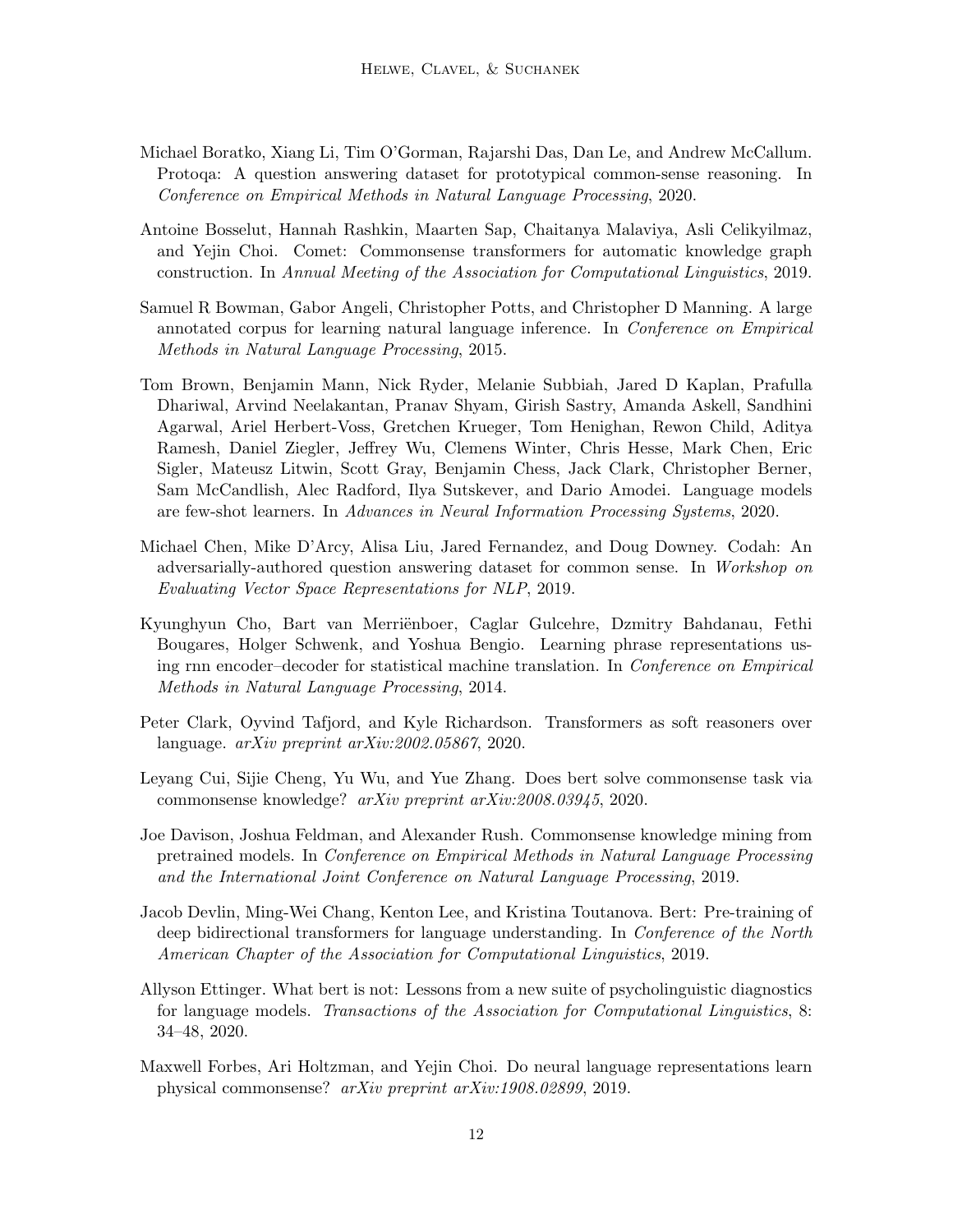- <span id="page-12-6"></span>Mor Geva, Daniel Khashabi, Elad Segal, Tushar Khot, Dan Roth, and Jonathan Berant. Did aristotle use a laptop? a question answering benchmark with implicit reasoning strategies. Transactions of the Association for Computational Linguistics, 2021.
- <span id="page-12-3"></span>Nicolas Gontier, Koustuv Sinha, Siva Reddy, and Chris Pal. Measuring systematic generalization in neural proof generation with transformers. Advances in Neural Information Processing Systems, 2020.
- <span id="page-12-2"></span>Ashim Gupta, Giorgi Kvernadze, and Vivek Srikumar. Bert & family eat word salad: Experiments with text understanding. In AAAI Conference on Artificial Intelligence, 2021.
- <span id="page-12-11"></span>Ivan Habernal, Henning Wachsmuth, Iryna Gurevych, and Benno Stein. The argument reasoning comprehension task: Identification and reconstruction of implicit warrants. In Conference of the North American Chapter of the Association for Computational Linguistics, 2018.
- <span id="page-12-10"></span>Michael Hahn. Theoretical limitations of self-attention in neural sequence models. Transactions of the Association for Computational Linguistics, 2020.
- <span id="page-12-9"></span>Dan Hendrycks, Collin Burns, Saurav Kadavath, Akul Arora, Steven Basart, Eric Tang, Dawn Song, and Jacob Steinhardt. Measuring mathematical problem solving with the math dataset. arXiv preprint arXiv:2103.03874, 2021.
- <span id="page-12-8"></span>Tom Henighan, Jared Kaplan, Mor Katz, Mark Chen, Christopher Hesse, Jacob Jackson, Heewoo Jun, Tom B Brown, Prafulla Dhariwal, Scott Gray, et al. Scaling laws for autoregressive generative modeling. arXiv preprint arXiv:2010.14701, 2020.
- <span id="page-12-0"></span>Sepp Hochreiter and Jürgen Schmidhuber. Long short-term memory. Neural computation, 1997.
- <span id="page-12-1"></span>Arian Hosseini, Siva Reddy, Dzmitry Bahdanau, R Devon Hjelm, Alessandro Sordoni, and Aaron Courville. Understanding by understanding not: Modeling negation in language models. In Conference of the North American Chapter of the Association for Computational Linguistics, 2021.
- <span id="page-12-4"></span>Lifu Huang, Ronan Le Bras, Chandra Bhagavatula, and Yejin Choi. Cosmos QA: Machine reading comprehension with contextual commonsense reasoning. In *Conference on Em*pirical Methods in Natural Language Processing and the International Joint Conference on Natural Language Processing, 2019.
- <span id="page-12-5"></span>Shanshan Huang and Kenny Q Zhu. Statistically profiling biases in natural language reasoning datasets and models. *arXiv preprint arXiv:2102.04632*, 2021.
- <span id="page-12-7"></span>Yinya Huang, Meng Fang, Yu Cao, Liwei Wang, and Xiaodan Liang. Dagn: Discourseaware graph network for logical reasoning. In Conference of the North American Chapter of the Association for Computational Linguistics, 2021.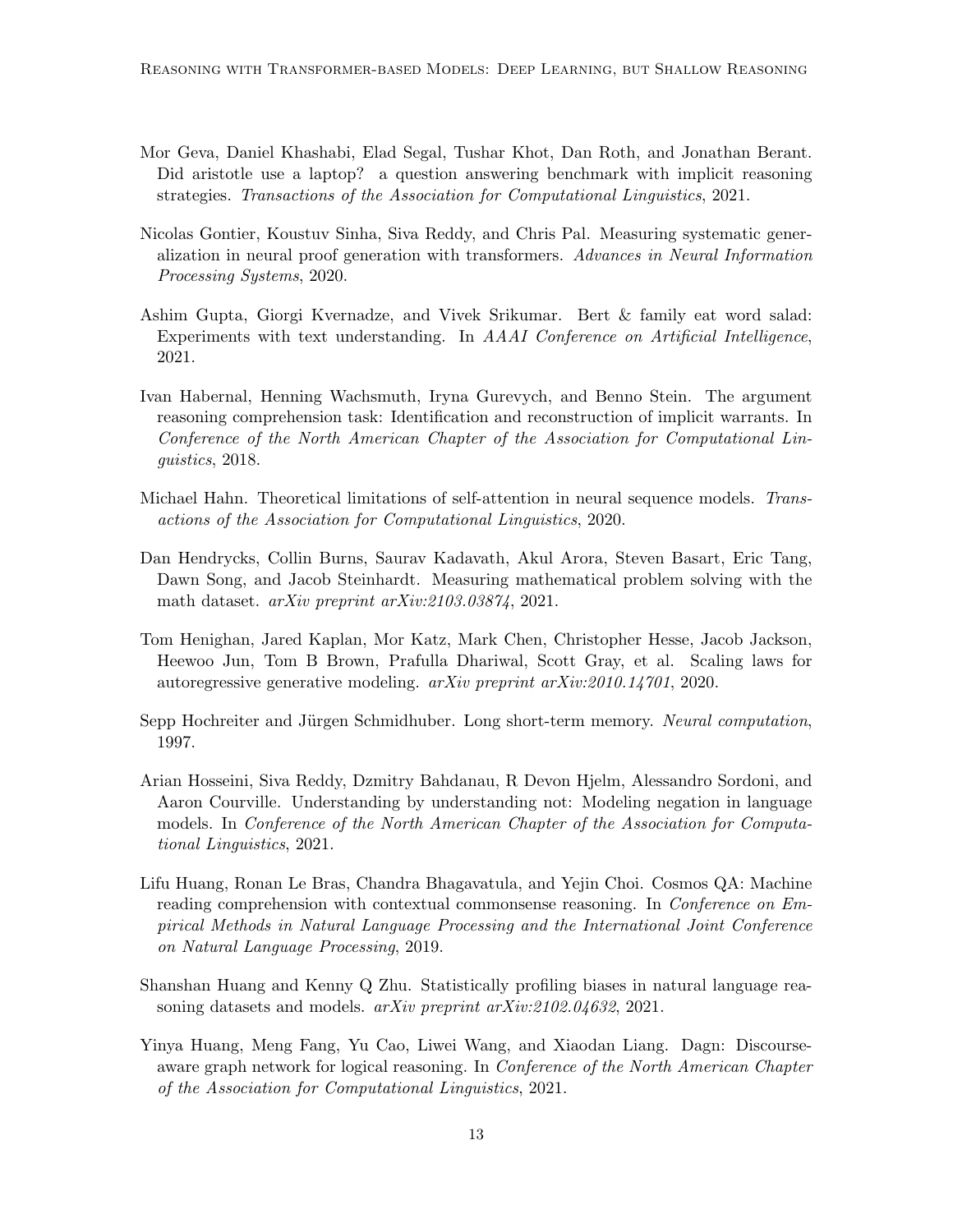- <span id="page-13-0"></span>Nora Kassner and Hinrich Schütze. Negated and misprimed probes for pretrained language models: Birds can talk, but cannot fly. In Annual Meeting of the Association for Computational Linguistics, 2020.
- <span id="page-13-3"></span>Daniel Khashabi, Sewon Min, Tushar Khot, Ashish Sabharwal, Oyvind Tafjord, Peter Clark, and Hannaneh Hajishirzi. Unifiedqa: Crossing format boundaries with a single qa system. In Conference on Empirical Methods in Natural Language Processing, 2020.
- <span id="page-13-9"></span>Rik Koncel-Kedziorski, Subhro Roy, Aida Amini, Nate Kushman, and Hannaneh Hajishirzi. Mawps: A math word problem repository. In Conference of the North American Chapter of the Association for Computational Linguistics: Human Language Technologies, 2016.
- <span id="page-13-8"></span>Guillaume Lample and François Charton. Deep learning for symbolic mathematics. In International Conference on Learning Representations, 2019.
- <span id="page-13-1"></span>Hector Levesque, Ernest Davis, and Leora Morgenstern. The winograd schema challenge. In Conference on the Principles of Knowledge Representation and Reasoning, 2012.
- <span id="page-13-12"></span>Mike Lewis, Yinhan Liu, Naman Goyal, Marjan Ghazvininejad, Abdelrahman Mohamed, Omer Levy, Ves Stoyanov, and Luke Zettlemoyer. Bart: Denoising sequence-to-sequence pre-training for natural language generation, translation, and comprehension. In Annual Meeting of the Association for Computational Linguistics, 2019.
- <span id="page-13-10"></span>Wenda Li, Lei Yu, Yuhuai Wu, and Lawrence Paulson. Isarstep: a benchmark for high-level mathematical reasoning. In International Conference on Learning Representations, 2021.
- <span id="page-13-11"></span>Tatiana Likhomanenko, Qiantong Xu, Ronan Collobert, Gabriel Synnaeve, and Alex Rogozhnikov. Cape: Encoding relative positions with continuous augmented positional embeddings. arXiv preprint arXiv:2106.03143, 2021.
- <span id="page-13-2"></span>Bill Yuchen Lin, Seyeon Lee, Rahul Khanna, and Xiang Ren. Birds have four legs?! numersense: Probing numerical commonsense knowledge of pre-trained language models. In Conference on Empirical Methods in Natural Language Processing, 2020.
- <span id="page-13-4"></span>Jieyu Lin, Jiajie Zou, and Nai Ding. Using adversarial attacks to reveal the statistical bias in machine reading comprehension models.  $arXiv$  preprint  $arXiv:2105.11136$ , 2021.
- <span id="page-13-7"></span>Hanmeng Liu, Leyang Cui, Jian Liu, and Yue Zhang. Natural language inference in context– investigating contextual reasoning over long texts. In AAAI Conference on Artificial Intelligence, 2020a.
- <span id="page-13-5"></span>Jian Liu, Leyang Cui, Hanmeng Liu, Dandan Huang, Yile Wang, and Yue Zhang. Logiqa: A challenge dataset for machine reading comprehension with logical reasoning.  $arXiv$ preprint arXiv:2007.08124, 2020b.
- <span id="page-13-6"></span>Yinhan Liu, Myle Ott, Naman Goyal, Jingfei Du, Mandar Joshi, Danqi Chen, Omer Levy, Mike Lewis, Luke Zettlemoyer, and Veselin Stoyanov. Roberta: A robustly optimized bert pretraining approach. arXiv preprint arXiv:1907.11692, 2019.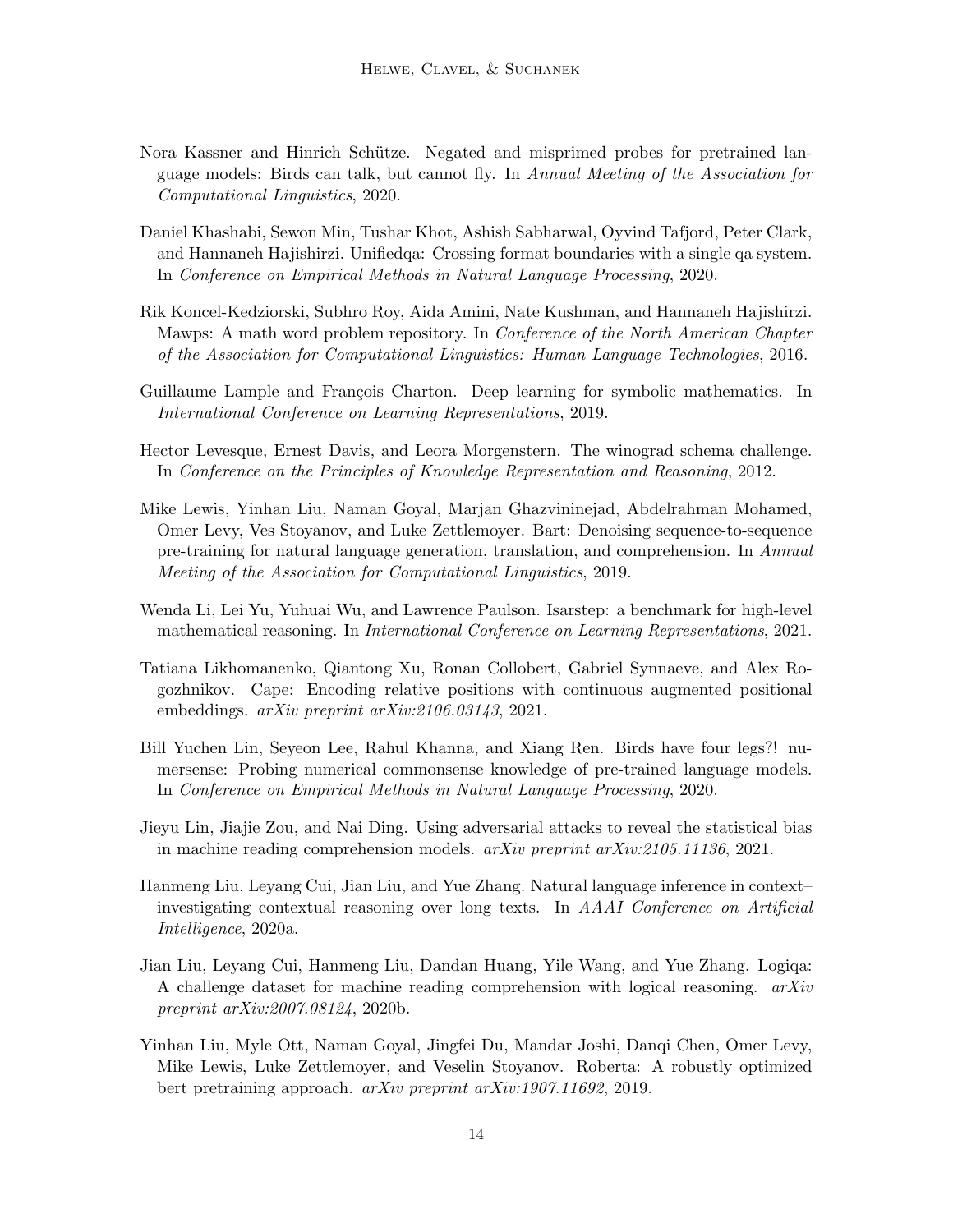- <span id="page-14-4"></span>Nicholas Lourie, Ronan Le Bras, Chandra Bhagavatula, and Yejin Choi. Unicorn on rainbow: A universal commonsense reasoning model on a new multitask benchmark. In AAAI Conference on Artificial Intelligence, 2021.
- <span id="page-14-8"></span>Robin Manhaeve, Sebastijan Dumančić, Angelika Kimmig, Thomas Demeester, and Luc De Raedt. Deepproblog: Neural probabilistic logic programming. Advances in Neural Information Processing Systems, 2018.
- <span id="page-14-3"></span>R Thomas McCoy, Junghyun Min, and Tal Linzen. Berts of a feather do not generalize together: Large variability in generalization across models with similar test set performance. In Third BlackboxNLP Workshop on Analyzing and Interpreting Neural Networks for NLP, 2019a.
- <span id="page-14-2"></span>Tom McCoy, Ellie Pavlick, and Tal Linzen. Right for the wrong reasons: Diagnosing syntactic heuristics in natural language inference. In Annual Meeting of the Association for Computational Linguistics, 2019b.
- <span id="page-14-11"></span>William Merrill, Yoav Goldberg, Roy Schwartz, and Noah A Smith. On the power of saturated transformers: A view from circuit complexity. arXiv preprint arXiv:2106.16213, 2021.
- <span id="page-14-9"></span>Shen-Yun Miao, Chao-Chun Liang, and Keh-Yih Su. A diverse corpus for evaluating and developing english math word problem solvers. In Annual Meeting of the Association for Computational Linguistics, 2020.
- <span id="page-14-7"></span>Pasquale Minervini, Sebastian Riedel, Pontus Stenetorp, Edward Grefenstette, and Tim Rocktäschel. Learning reasoning strategies in end-to-end differentiable proving. In International Conference on Machine Learning, 2020.
- <span id="page-14-1"></span>Kanishka Misra, Allyson Ettinger, and Julia Rayz. Exploring bert's sensitivity to lexical cues using tests from semantic priming. In Conference on Empirical Methods in Natural Language Processing, 2020.
- <span id="page-14-5"></span>Qiang Ning, Hao Wu, Rujun Han, Nanyun Peng, Matt Gardner, and Dan Roth. Torque: A reading comprehension dataset of temporal ordering questions. In Conference on Empirical Methods in Natural Language Processing, 2020.
- <span id="page-14-0"></span>Timothy Niven and Hung-Yu Kao. Probing neural network comprehension of natural language arguments. In Annual Meeting of the Association for Computational Linguistics, 2019.
- <span id="page-14-6"></span>Siru Ouyang, Zhuosheng Zhang, and Hai Zhao. Fact-driven logical reasoning. arXiv preprint arXiv:2105.10334, 2021.
- <span id="page-14-10"></span>Arkil Patel, Satwik Bhattamishra, and Navin Goyal. Are nlp models really able to solve simple math word problems? In Conference of the North American Chapter of the Association for Computational Linguistics, 2021.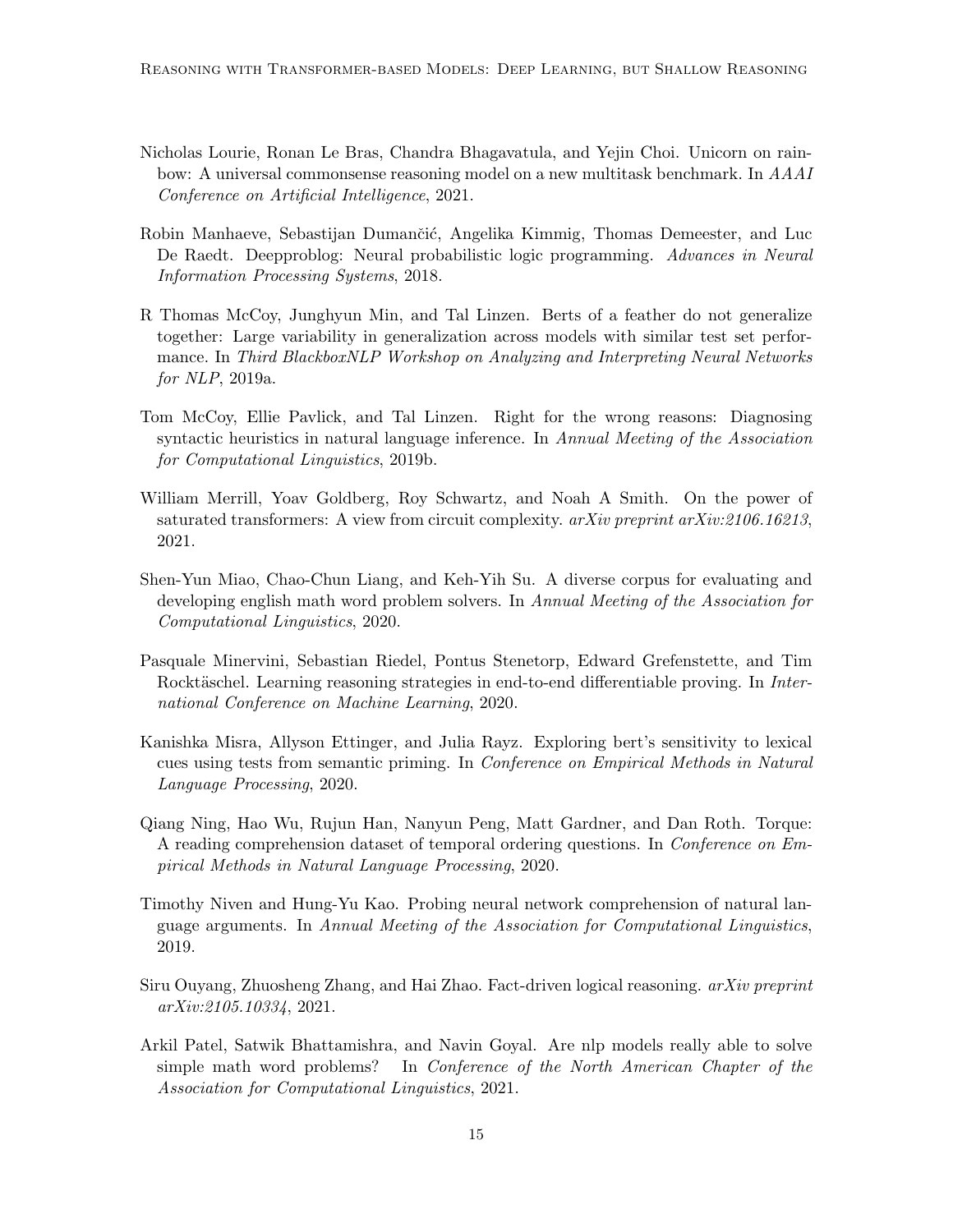- <span id="page-15-3"></span>Fabio Petroni, Tim Rocktäschel, Sebastian Riedel, Patrick Lewis, Anton Bakhtin, Yuxiang Wu, and Alexander Miller. Language models as knowledge bases? In *Conference on Em*pirical Methods in Natural Language Processing and the International Joint Conference on Natural Language Processing, 2019.
- <span id="page-15-5"></span>Thang M Pham, Trung Bui, Long Mai, and Anh Nguyen. Out of order: How important is the sequential order of words in a sentence in natural language understanding tasks? arXiv preprint arXiv:2012.15180, 2020.
- <span id="page-15-11"></span>Stanislas Polu and Ilya Sutskever. Generative language modeling for automated theorem proving. arXiv preprint arXiv:2009.03393, 2020.
- <span id="page-15-7"></span>Lianhui Qin, Aditya Gupta, Shyam Upadhyay, Luheng He, Yejin Choi, and Manaal Faruqui. Timedial: Temporal commonsense reasoning in dialog. arXiv preprint arXiv:2106.04571, 2021.
- <span id="page-15-2"></span>Xipeng Qiu, Tianxiang Sun, Yige Xu, Yunfan Shao, Ning Dai, and Xuanjing Huang. Pretrained models for natural language processing: A survey. Science China Technological Sciences, 2020.
- <span id="page-15-9"></span>Alec Radford, Jeffrey Wu, Rewon Child, David Luan, Dario Amodei, and Ilya Sutskever. Language models are unsupervised multitask learners. OpenAI blog, 2019.
- <span id="page-15-0"></span>Colin Raffel, Noam Shazeer, Adam Roberts, Katherine Lee, Sharan Narang, Michael Matena, Yanqi Zhou, Wei Li, and Peter J Liu. Exploring the limits of transfer learning with a unified text-to-text transformer. Journal of Machine Learning Research, 2020a.
- <span id="page-15-12"></span>Colin Raffel, Noam Shazeer, Adam Roberts, Katherine Lee, Sharan Narang, Michael Matena, Yanqi Zhou, Wei Li, and Peter J Liu. Exploring the limits of transfer learning with a unified text-to-text transformer. Journal of Machine Learning Research, 2020b.
- <span id="page-15-8"></span>Anna Rogers, Olga Kovaleva, Matthew Downey, and Anna Rumshisky. Getting closer to ai complete question answering: A set of prerequisite real tasks. In AAAI Conference on Artificial Intelligence, 2020a.
- <span id="page-15-1"></span>Anna Rogers, Olga Kovaleva, and Anna Rumshisky. A primer in bertology: What we know about how bert works. Transactions of the Association for Computational Linguistics, 2020b.
- <span id="page-15-6"></span>Swarnadeep Saha, Sayan Ghosh, Shashank Srivastava, and Mohit Bansal. Prover: Proof generation for interpretable reasoning over rules. In Conference on Empirical Methods in Natural Language Processing, 2020.
- <span id="page-15-4"></span>Chinnadhurai Sankar, Sandeep Subramanian, Christopher Pal, Sarath Chandar, and Yoshua Bengio. Do neural dialog systems use the conversation history effectively? an empirical study. In Annual Meeting of the Association for Computational Linguistics, 2019.
- <span id="page-15-10"></span>David Saxton, Edward Grefenstette, Felix Hill, and Pushmeet Kohli. Analysing mathematical reasoning abilities of neural models. In International Conference on Learning Representations, 2019.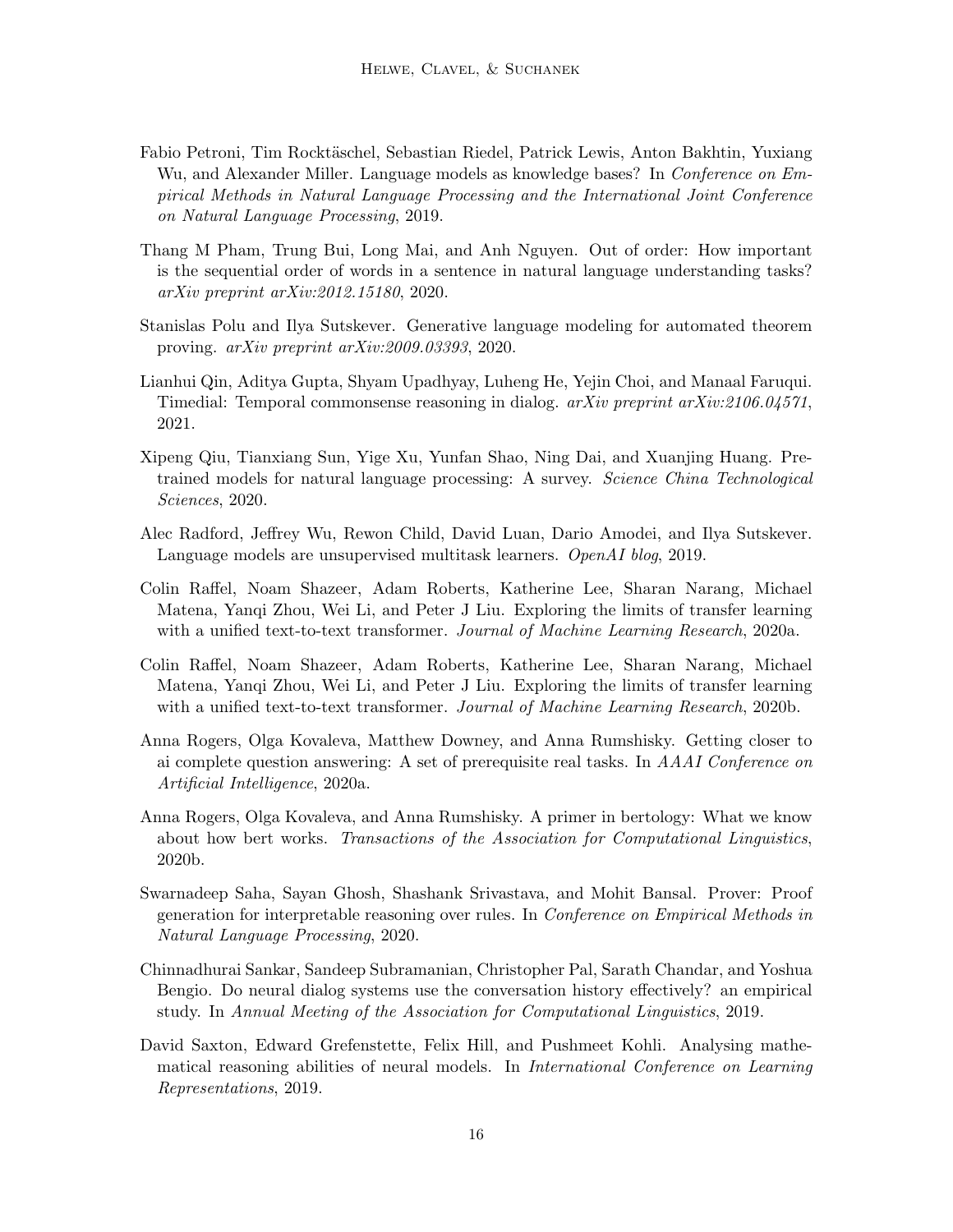- <span id="page-16-9"></span>Viktor Schlegel, Marco Valentino, André Freitas, Goran Nenadic, and Riza Theresa Batista-Navarro. A framework for evaluation of machine reading comprehension gold standards. In Language Resources and Evaluation Conference, 2020.
- <span id="page-16-7"></span>Shikhar Singh, Nuan Wen, Yu Hou, Pegah Alipoormolabashi, Te-Lin Wu, Xuezhe Ma, and Nanyun Peng. Com2sense: A commonsense reasoning benchmark with complementary sentences. arXiv preprint arXiv:2106.00969, 2021.
- <span id="page-16-10"></span>Koustuv Sinha, Shagun Sodhani, Jin Dong, Joelle Pineau, and William L Hamilton. Clutrr: A diagnostic benchmark for inductive reasoning from text. In Conference on Empirical Methods in Natural Language Processing and the International Joint Conference on Natural Language Processing, 2019.
- <span id="page-16-5"></span>Oyvind Tafjord, Bhavana Dalvi Mishra, and Peter Clark. Proofwriter: Generating implications, proofs, and abductive statements over natural language. arXiv preprint arXiv:2012.13048, 2020.
- <span id="page-16-6"></span>Alon Talmor, Jonathan Herzig, Nicholas Lourie, and Jonathan Berant. Commonsenseqa: A question answering challenge targeting commonsense knowledge. In Conference of the North American Chapter of the Association for Computational Linguistics, 2019.
- <span id="page-16-4"></span>Alon Talmor, Oyvind Tafjord, Peter Clark, Yoav Goldberg, and Jonathan Berant. Leap-ofthought: Teaching pre-trained models to systematically reason over implicit knowledge. arXiv preprint arXiv:2006.06609, 2020.
- <span id="page-16-0"></span>Ashish Vaswani, Noam Shazeer, Niki Parmar, Jakob Uszkoreit, Llion Jones, Aidan N Gomez, Lukasz Kaiser, and Illia Polosukhin. Attention is all you need. In Advances in Neural Information Processing Systems, 2017.
- <span id="page-16-12"></span>Cunxiang Wang, Shuailong Liang, Yue Zhang, Xiaonan Li, and Tian Gao. Does it make sense? and why? a pilot study for sense making and explanation. In Annual Meeting of the Association for Computational Linguistics, 2019.
- <span id="page-16-8"></span>Sinong Wang, Han Fang, Madian Khabsa, Hanzi Mao, and Hao Ma. Entailment as few-shot learner. arXiv preprint arXiv:2104.14690, 2021a.
- <span id="page-16-11"></span>Siyuan Wang, Wanjun Zhong, Duyu Tang, Zhongyu Wei, Zhihao Fan, Daxin Jiang, Ming Zhou, and Nan Duan. Logic-driven context extension and data augmentation for logical reasoning of text. arXiv preprint arXiv:2105.03659, 2021b.
- <span id="page-16-3"></span>Alex Warstadt, Amanpreet Singh, and Samuel R Bowman. Neural network acceptability judgments. Transactions of the Association for Computational Linguistics, 2019.
- <span id="page-16-2"></span>Adina Williams, Nikita Nangia, and Samuel Bowman. A broad-coverage challenge corpus for sentence understanding through inference. In Conference of the North American Chapter of the Association for Computational Linguistics, 2018.
- <span id="page-16-1"></span>Patrick Xia, Shijie Wu, and Benjamin Van Durme. Which\* bert? a survey organizing contextualized encoders. In Conference on Empirical Methods in Natural Language Processing, 2020.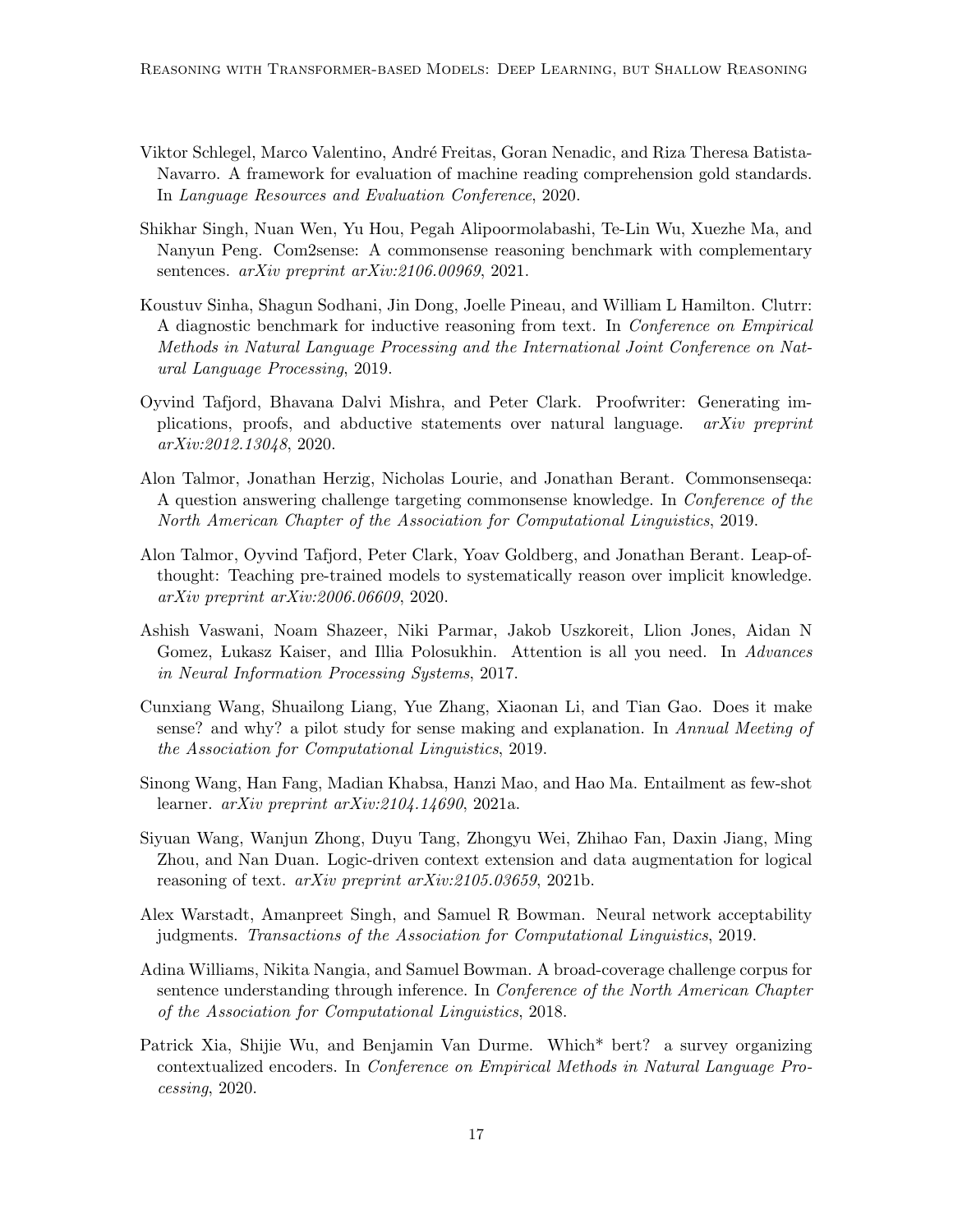- <span id="page-17-5"></span>Yichong Xu, Chenguang Zhu, Ruochen Xu, Yang Liu, Michael Zeng, and Xuedong Huang. Fusing context into knowledge graph for commonsense reasoning. In Annual Meeting of the Association for Computational Linguistics, 2021.
- <span id="page-17-4"></span>Yiben Yang, Chaitanya Malaviya, Jared Fernandez, Swabha Swayamdipta, Ronan Le Bras, Ji-Ping Wang, Chandra Bhagavatula, Yejin Choi, and Doug Downey. G-daug: Generative data augmentation for commonsense reasoning. In Conference on Empirical Methods in Natural Language Processing, 2020.
- <span id="page-17-0"></span>Andrew Yates, Rodrigo Nogueira, and Jimmy Lin. Pretrained transformers for text ranking: Bert and beyond. In ACM International Conference on Web Search and Data Mining, 2021.
- <span id="page-17-8"></span>Weihao Yu, Zihang Jiang, Yanfei Dong, and Jiashi Feng. Reclor: A reading comprehension dataset requiring logical reasoning. In International Conference on Learning Representations, 2020.
- <span id="page-17-2"></span>Rowan Zellers, Yonatan Bisk, Roy Schwartz, and Yejin Choi. Swag: A large-scale adversarial dataset for grounded commonsense inference. In *Conference on Empirical Methods in* Natural Language Processing, 2018.
- <span id="page-17-11"></span>Rowan Zellers, Ari Holtzman, Yonatan Bisk, Ali Farhadi, and Yejin Choi. Hellaswag: Can a machine really finish your sentence? In Annual Meeting of the Association for Computational Linguistics, 2019.
- <span id="page-17-3"></span>Sheng Zhang, Xiaodong Liu, Jingjing Liu, Jianfeng Gao, Kevin Duh, and Benjamin Van Durme. Record: Bridging the gap between human and machine commonsense reading comprehension. arXiv preprint arXiv:1810.12885, 2018.
- <span id="page-17-9"></span>Wanjun Zhong, Siyuan Wang, Duyu Tang, Zenan Xu, Daya Guo, Jiahai Wang, Jian Yin, Ming Zhou, and Nan Duan. Ar-lsat: Investigating analytical reasoning of text. arXiv preprint arXiv:2104.06598, 2021.
- <span id="page-17-6"></span>Ben Zhou, Daniel Khashabi, Qiang Ning, and Dan Roth. "going on a vacation" takes longer than "going for a walk": A study of temporal commonsense understanding. In Conference on Empirical Methods in Natural Language Processing and the International Joint Conference on Natural Language Processing, 2019.
- <span id="page-17-7"></span>Ben Zhou, Kyle Richardson, Qiang Ning, Tushar Khot, Ashish Sabharwal, and Dan Roth. Temporal reasoning on implicit events from distant supervision. In North American Chapter of the Association for Computational Linguistics, 2021.
- <span id="page-17-10"></span>Pei Zhou, Rahul Khanna, Bill Yuchen Lin, Daniel Ho, Xiang Ren, and Jay Pujara. Can bert reason? logically equivalent probes for evaluating the inference capabilities of language models. arXiv preprint arXiv:2005.00782, 2020a.
- <span id="page-17-1"></span>Xuhui Zhou, Yue Zhang, Leyang Cui, and Dandan Huang. Evaluating commonsense in pre-trained language models. In AAAI Conference on Artificial Intelligence, 2020b.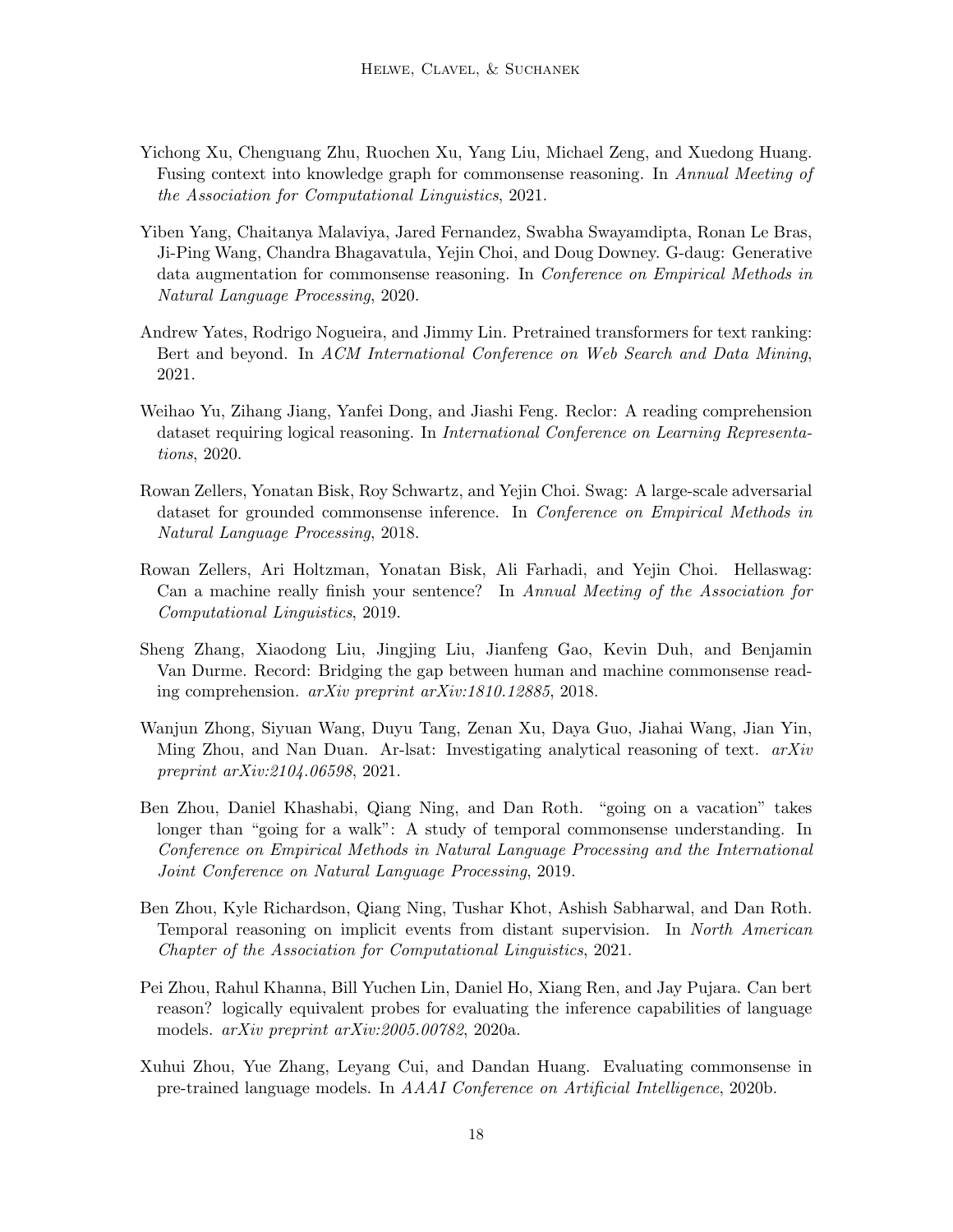<span id="page-18-0"></span>Yukun Zhu, Ryan Kiros, Rich Zemel, Ruslan Salakhutdinov, Raquel Urtasun, Antonio Torralba, and Sanja Fidler. Aligning books and movies: Towards story-like visual explanations by watching movies and reading books. In IEEE international conference on computer vision, 2015.

## Appendix

This appendix describes the basic transformer-based models (Appendix [A\)](#page-0-0), the datasets mentioned above that are particularly challenging (Appendix [B\)](#page-1-0), and the performances of the models (Appendix [C\)](#page-3-0).

### Appendix A. Models

### A.1 The Transformer Model

The transformer model [\[Vaswani et al.,](#page-16-0) [2017\]](#page-16-0) is a neural network architecture that is based entirely on the attention mechanism. Thereby, it eliminates the need for recurrent computation used by LSTMs [\[Hochreiter and Schmidhuber,](#page-12-0) [1997\]](#page-12-0) and GRUs [\[Cho et al.,](#page-11-2) [2014\]](#page-11-2). Also, it easily learns long-range dependencies, and it allows the computation to be performed in parallel. The transformer achieved state of the art results in machine translation.

### A.2 BERT

BERT [\[Devlin et al.,](#page-11-0) [2019\]](#page-11-0) is a pre-trained language mode that consists of a stack of transformer blocks. BERT was pre-trained on two large corpora: The Books Corpus [\[Zhu et al.,](#page-18-0) [2015\]](#page-18-0) (800M words) and Wikipedia (2500M words). BERT was pre-trained on two tasks: Masked Language Modeling (MLM) and Next Sentence Prediction (NSP).

The task of MLM consists of training the model to predict a masked word given the other words in a sentence. The dataset is constructed by choosing 15% of its tokens to be masked, and by replacing 80% of them with the [MASK] token, 10% with a random token, and 10% with the original token. The BERT model is trained to predict the masked word based on the context of the sentences. The task of NSP consists of training the model to learn the relationship between two sentences by taking as input two sentences and predicting if one sentence follows the other.

The BERT-base model consists of 12 layers of transformer blocks with a hidden size of 768. It has 110M parameters. The BERT-large model consists of 24 layers of transformer blocks with a hidden size of 1024, and has 340M parameters.

### A.3 RoBERTa

RoBERTa [\[Liu et al.,](#page-13-6) [2019\]](#page-13-6) is an improved BERT model, which achieves better results than BERT on different NLP tasks. The model was pre-trained longer and on a larger dataset than BERT, by including three more datasets, namely the CommonCrawl News dataset of 63 million articles, the Web text corpus, and the Stories Corpus from Common Crawl. The authors pre-trained the model on longer sequences, removed the NSP task, and introduced dynamic masking (a masking technique to dynamically change the masked tokens after each training epoch). Both variants of RoBERTa, RoBERTa-base and RoBERTa-large, have an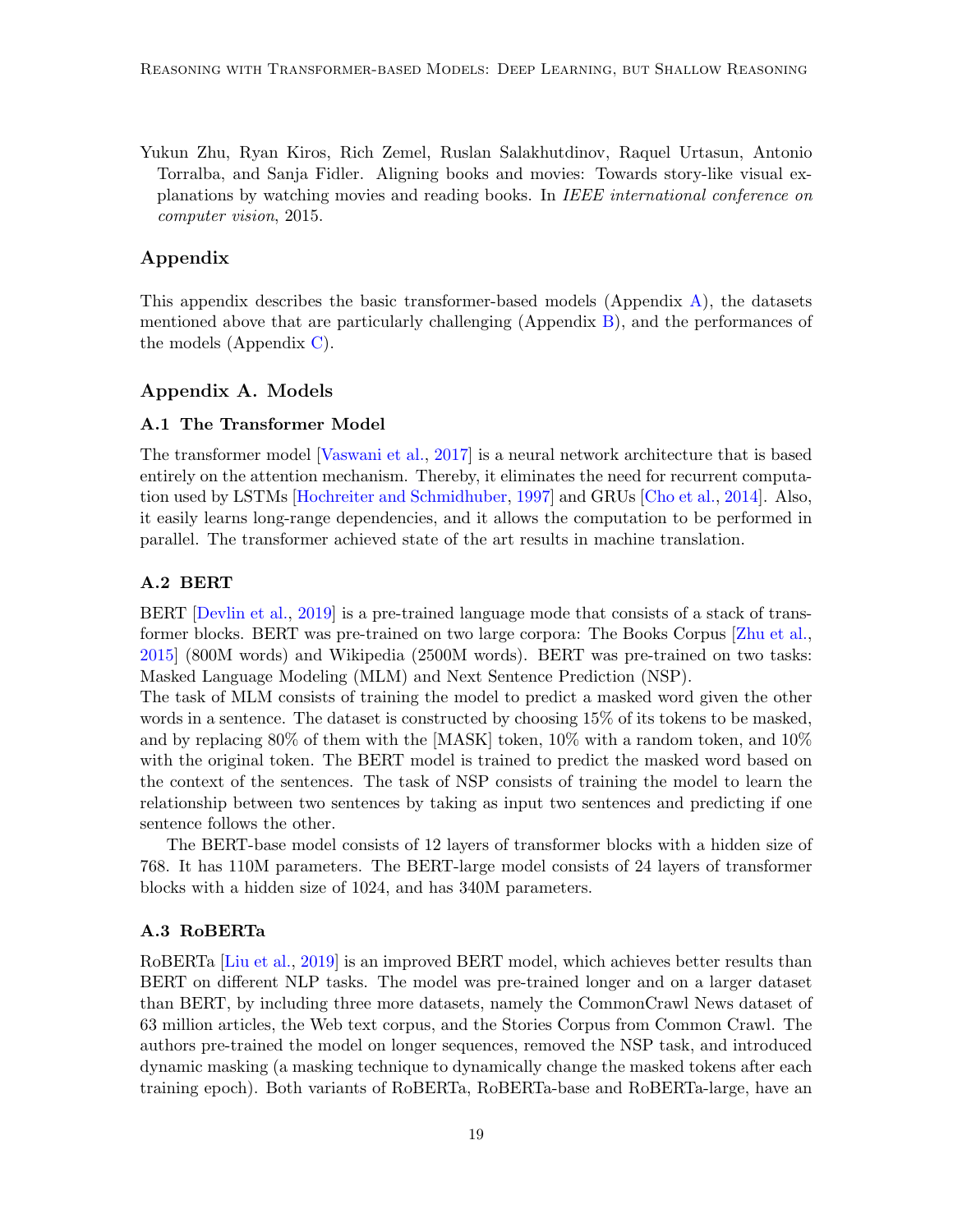architecture that is similar to the one of BERT-base and BERT-large, respectively, but use more parameters.

## A.4 BART

BART [\[Lewis et al.,](#page-13-12) [2019\]](#page-13-12) is a denoising autoencoder for pre-training sequence-to-sequence models. The model is composed of an encoder and a decoder. The encoder is a bidirectional encoder such as BERT, and the decoder is GPT, an autoregressive decoder. Different pre-training objectives were tested, such as token masking, token infilling, and sentence permutations. The effectiveness of such pre-training objectives depends on the end tasks. The BART-base model consists of 6 encoders and 6 decoders. It has 140M parameters. The BART-large model consists of 12 encoders and 12 decoders, and has 400M parameters.

## A.5 GPT-N Models

GPT is a neural language model that is pre-trained to predict the next word given all the previous words. The model consists of a stack of transformer decoders. GPT exists in different versions: GPT-1 was the original model. GPT-2 is a GPT model with 1.5 billion parameters, while GPT-3 can have up to 175 billion parameters.

## A.6 T5

T5 is a text-to-text transfer transformer [\[Raffel et al.,](#page-15-12) [2020b\]](#page-15-12). It uses a unified architecture that can be trained on a variety of NLP problems. Each problem is formulated as a text-totext approach. It consists of an encoder-decoder architecture that is similar to the BERT model. However, T5 uses a causal self-attention and a fill-in-the-blank denoising pre-training objective. There are different T5 models with different sizes: The smallest version of T5 consists of 12 layers of transformer blocks with a hidden size of 512. It has 60M parameters. The largest T5 model consists of 24 layers of transformer blocks with a hidden size of 1024. It has 11B parameters.

## Appendix B. Datasets

## B.1 ParaRules

ParaRules [\[Clark et al.,](#page-11-4) [2020\]](#page-11-4) is a dataset that serves to evaluate deductive reasoning capabilities in language models. It consists of 40K synthetic questions. These instances were generated for 2K paraphrased facts, which were acquired by crowdworkers. Here is an example:

Context: Harry can do magic. Muggles cannot do magic. If a person can do magic then they can vanish. Mr Dursley is a Muggle. Question: Can Harry vanish ? Expected answer: True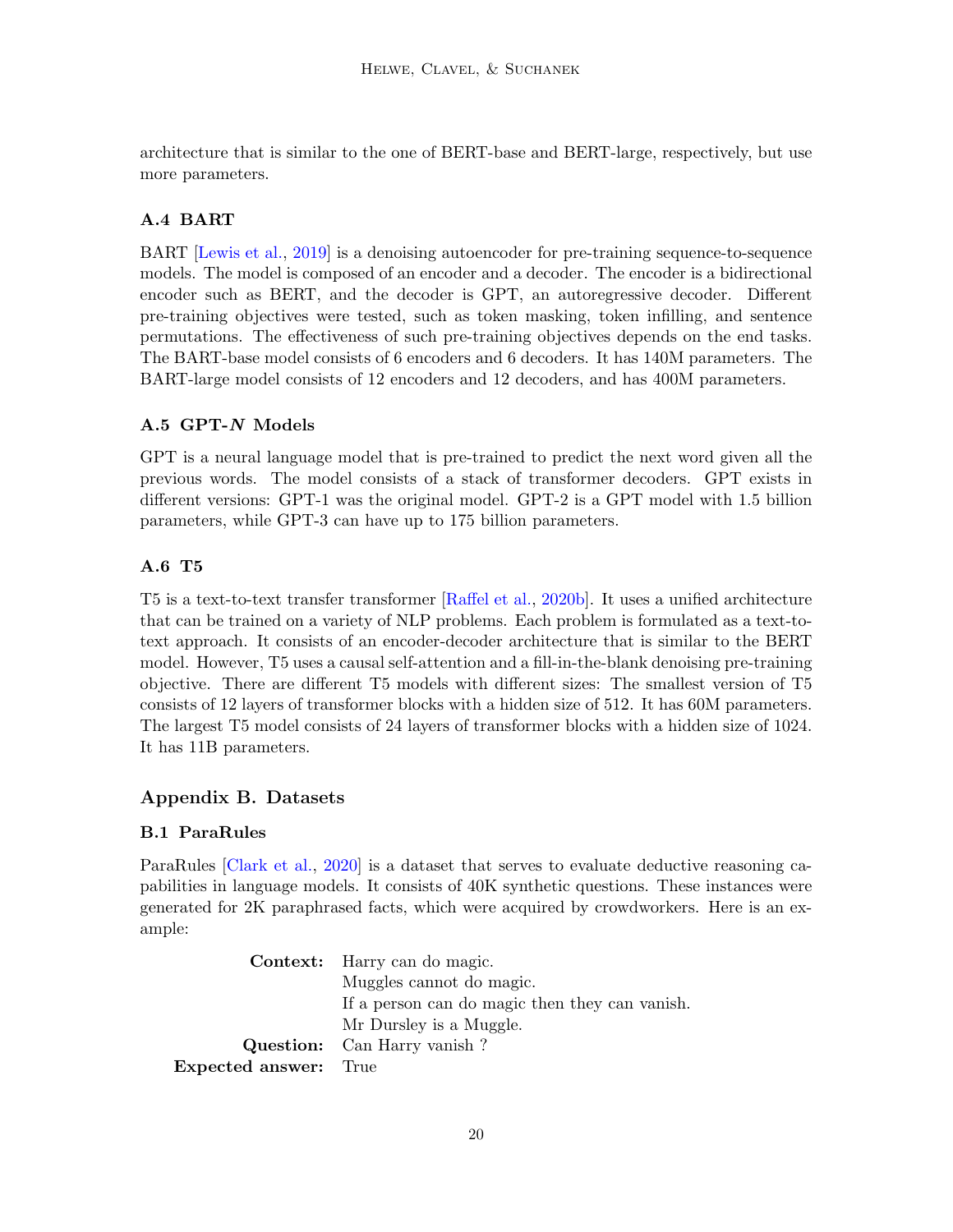## B.2 ProtoQA

ProtoQA [\[Boratko et al.,](#page-11-10) [2020\]](#page-11-10) is a question-answer dataset that is designed to evaluate commonsense reasoning capabilities in prototypical situations. A prototypical situation is represented as a question that can have multiple common answers. Here is an example with its possible answers:

Question: Name a profession where you might be fired if you lost your voice Expected answers: Radio host, Teacher

The dataset is split into 9762 questions for training, 52 for validation, and 102 for testing.

### B.3 COM2SENSE

The COM2SENSE dataset [\[Singh et al.,](#page-16-7) [2021\]](#page-16-7) was designed to evaluate the commonsense reasoning capabilities in language models. The dataset includes 4K natural language true/false statements, with each sample paired with its complementary counterpart. The task consists of asking a model to judge whether a given sentence is logically coherent or not:

|                                  | <b>Context:</b> Expecting ten fish in the net, Sammy was |  |
|----------------------------------|----------------------------------------------------------|--|
|                                  | thrilled to see forty fish swimming in there.            |  |
| <b>Expected answer:</b> Coherent |                                                          |  |

The authors created a counterpart to this question by modifying a few words:

|                                    | <b>Context:</b> Expecting ten fish in the net, Sammy was |
|------------------------------------|----------------------------------------------------------|
|                                    | thrilled to see <i>five</i> fish swimming in there.      |
| <b>Expected answer:</b> Incoherent |                                                          |

### B.4 CODAH

The CODAH dataset [\[Chen et al.,](#page-11-8) [2019\]](#page-11-8) was designed to target the weaknesses of the stateof-the-art language models. The dataset was adversarially-constructed by allowing crowd workers to receive feedback from a pre-trained model and use this information to create challenging commonsense questions. The dataset consists of 2801 questions. The following is an example from the dataset:

Context: A man on his first date wanted to break the ice. He

- Choices: (A) drank all of his water.
	- (B) threw the ice at the wall.
	- (C) looked at the menu.
	- (D) made a corny joke.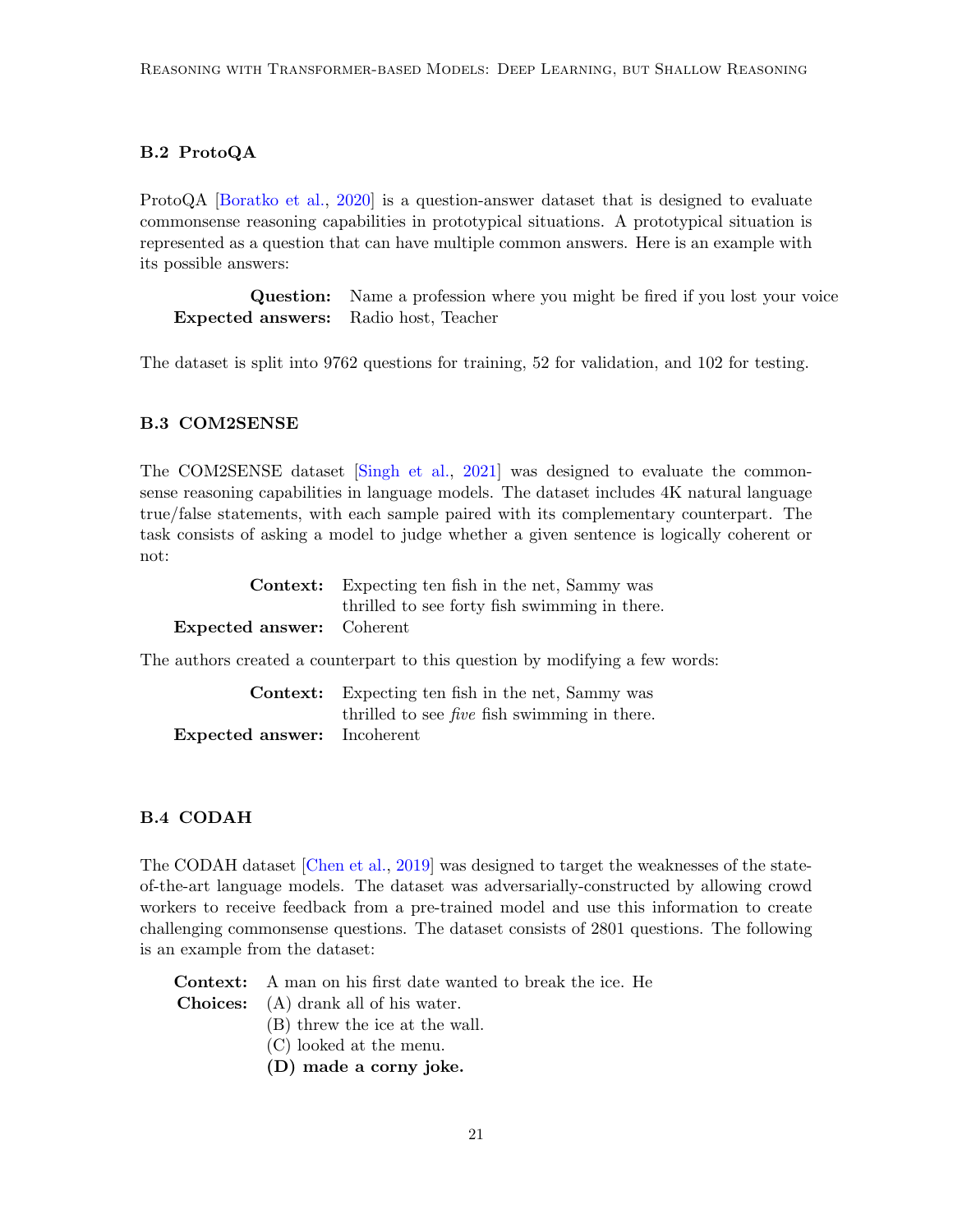### B.5 CATS

The CATs dataset [\[Zhou et al.,](#page-17-1) [2020b\]](#page-17-1) reframes 6 different commonsense reasoning benchmarks to evaluate pre-trained transformer-based models on word-level and sentence-level tasks. These 6 different benchmarks are Sense Making [\[Wang et al.,](#page-16-12) [2019\]](#page-16-12), the Winograd Schema Challenge [\[Levesque et al.,](#page-13-1) [2012\]](#page-13-1), SWAG [\[Zellers et al.,](#page-17-2) [2018\]](#page-17-2), HellaSwag [\[Zellers](#page-17-11) [et al.,](#page-17-11) [2019\]](#page-17-11), Sense Making with Reasoning [\[Wang et al.,](#page-16-12) [2019\]](#page-16-12), and the Argument Reasoning Comprehension Task [\[Habernal et al.,](#page-12-11) [2018\]](#page-12-11). Also, they created a new task called Conjunction Acceptability to evaluate logical commonsense-knowledge in language models. Here is an example from CATs:

```
Choices: (A) Money can be used for buying cars.
                     (B) Money can be used for buying stars.
Expected Answer: (A)
```
Here, the model has to differentiate between statements that make sense and statements that don't.

## B.6 PIQA

The PIQA dataset [\[Bisk et al.,](#page-10-3) [2020\]](#page-10-3) is a benchmark to evaluate the physical commonsense capabilities of language models. It consists of a set of questions, where each question has two possible answers, but only one is correct. The training set has around 16000 instances, while the validation set and the testing sets have around 2000 and 3000 examples, respectively. The following is an instance of the dataset:

Context: To make a hard shelled taco, Choices: (A) put seasoned beef, cheese, and lettuce onto the hard shell. (B) put seasoned beef, cheese, and lettuce into the hard shell.

### B.7 TIMEDIAL

TIMEDIAL [\[Qin et al.,](#page-15-7) [2021\]](#page-15-7) is a dataset to test temporal commonsense reasoning in dialogs. It consists of 1.1K dialogs represented as multiple-choice cloze tasks. This task requires deep reasoning capabilities, such as performing different arithmetic operations over temporal expressions with a need for commonsense reasoning. Here is an example:

Context: A: How long do you want the house? All summer ? B: No, just for six weeks. A: I'm afraid I can only rent it for two months. B: My holiday is only, [MASK] but I think my brother and his family would take it for the other two weeks . Choices: (A) six decades (B) 45 days (C) six weeks (D) two months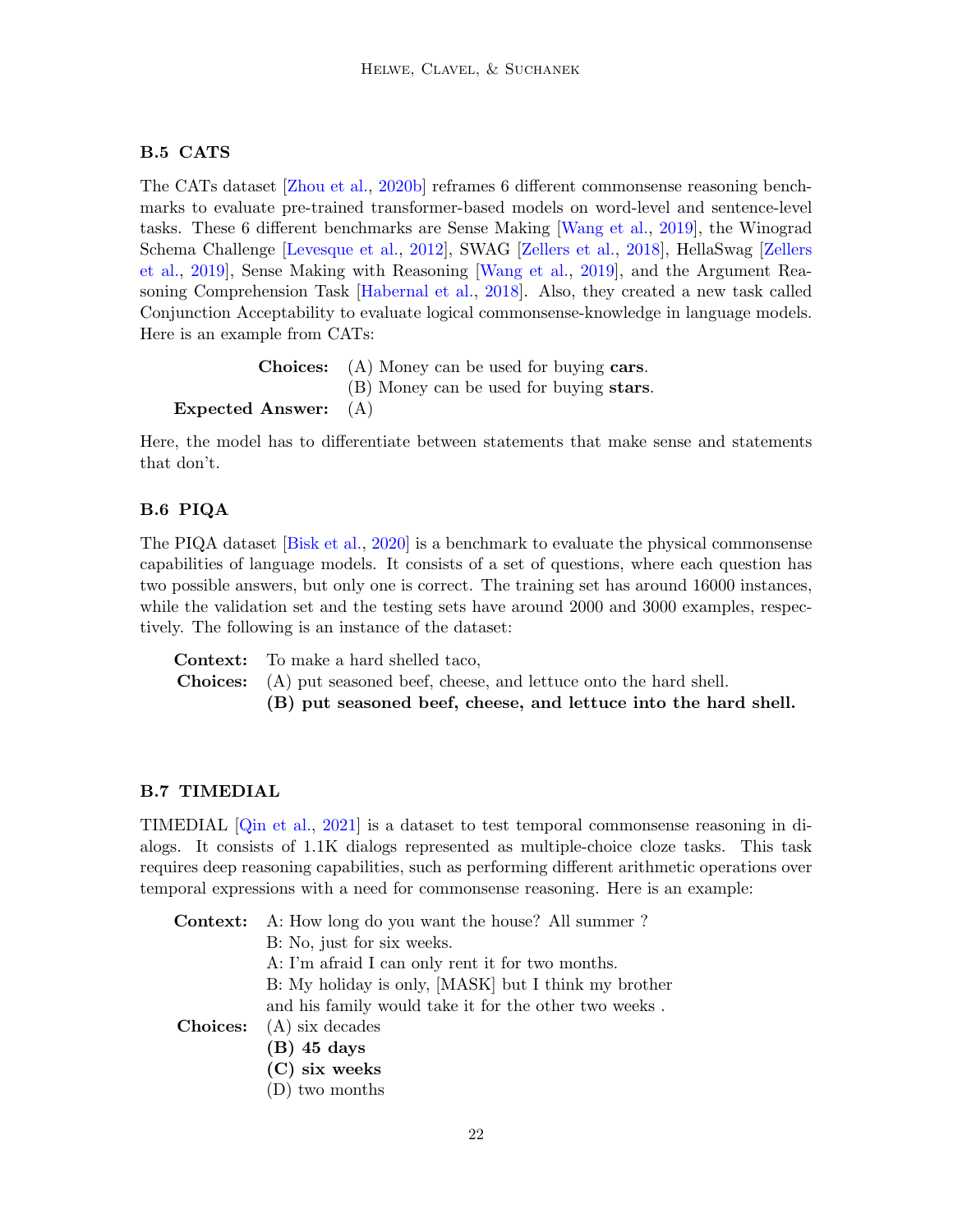## B.8 TORQUE

The TORQUE dataset [\[Ning et al.,](#page-14-5) [2020\]](#page-14-5) is a reading comprehension dataset concerning temporal ordering. It consists of 21K questions, split into 80% for training, 5% for validation, and 15% for testing. Here is an example:

| <b>Context:</b> Heavy snow is causing disruption to transport across the UK, |                                                                     |
|------------------------------------------------------------------------------|---------------------------------------------------------------------|
|                                                                              | with heavy rainfall bringing flooding to the south-west of England. |
|                                                                              | Rescuers searching for a woman trapped in a landslide at her home   |
|                                                                              | in Looe, Cornwall, said that had found a body.                      |
| Question:                                                                    | What events have already finished?                                  |
|                                                                              | <b>Expected answers:</b> searching, trapped, landslide, said, found |
|                                                                              |                                                                     |

## B.9 MCTACO

The MCTACO dataset [\[Zhou et al.,](#page-17-6) [2019\]](#page-17-6) was designed to evaluate temporal commonsense in transformer-based models. The dataset consists of 13K questions, split into 30% for development and 70% for testing. Here is an example:

Context: Mr. Barco has refused US troops or advisers but has accepted US military aid. Question: What happened after Mr. Barco accepted the military aid? Choices: (A) The aid was denied (B) He received the aid

(C) Things started to progress

In the above example, two answers are correct to the same questions.

## B.10 TRACIE

TRACIE [\[Zhou et al.,](#page-17-7) [2021\]](#page-17-7) is a temporal reasoning textual entailment dataset. It consists of 5.5K instances, split into 20% for training and 80% for testing. Each instance has a hypothesis that is querying either about the start time of an event or about the end time of an event. Here is an example:

|                                    | <b>Premise:</b> Tom needed to get braces. He was afraid of them.  |  |
|------------------------------------|-------------------------------------------------------------------|--|
|                                    | The dentist assured him everything would be fine.                 |  |
|                                    | Tom had them on for awhile. Once removed he felt it was worth it. |  |
|                                    | <b>Hypothesis:</b> Tom avoids foods he can't eat with braces      |  |
|                                    | starts before the braces are removed.                             |  |
| <b>Expected answer:</b> Entailment |                                                                   |  |
|                                    |                                                                   |  |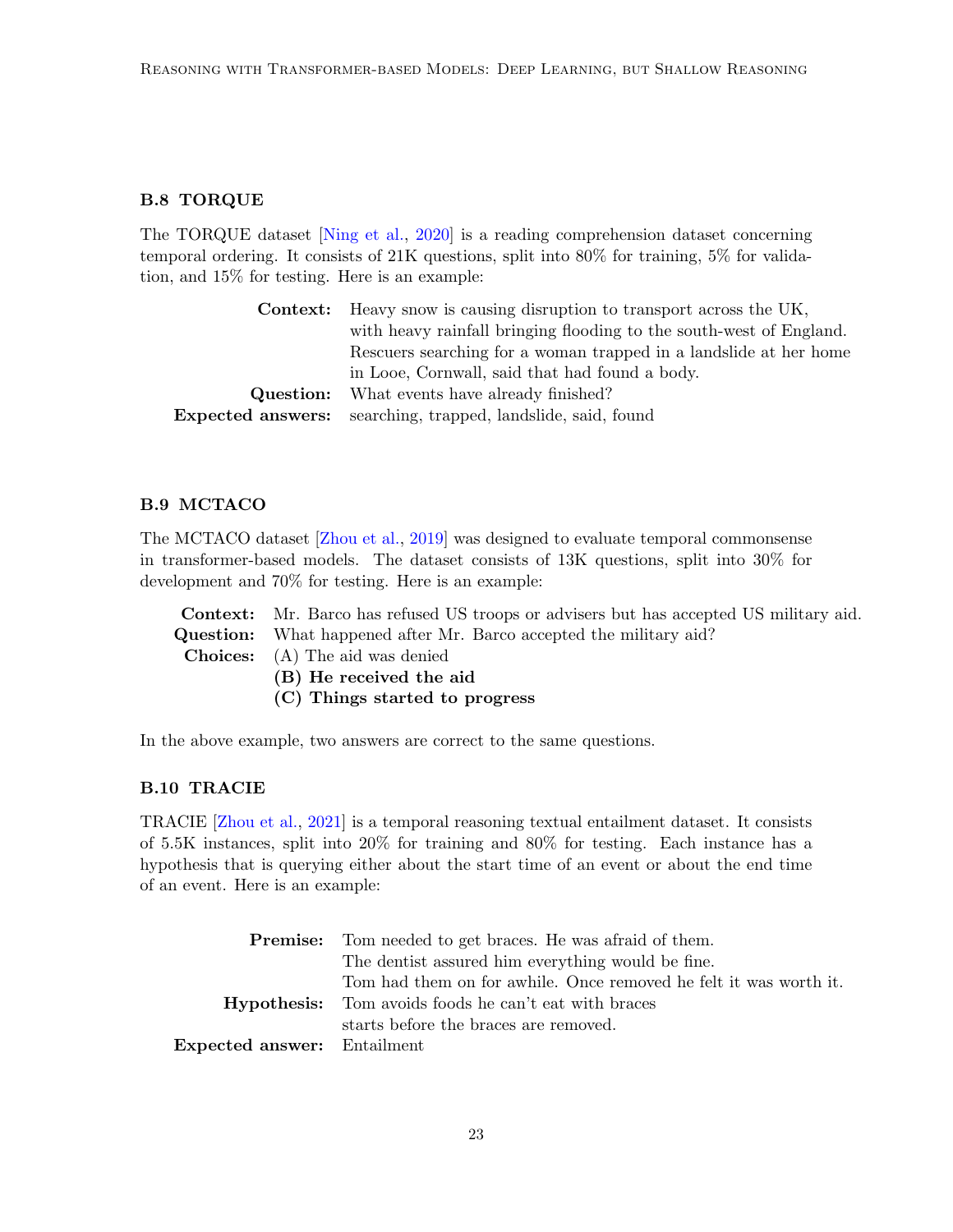## B.11 RICA

RICA [\[Zhou et al.,](#page-17-10) [2020a\]](#page-17-10) is a dataset of cloze questions that can be used to assess commonsense reasoning capabilities. To build this dataset, the authors first created commonsense axioms such as "Larger objects can contain smaller objects" and then translated them into commonsense statements. RICA consists of 16000 commonsense statements, split into 80% for training, 10% for validation, and 10% for testing. The task is to guess the comparator, which is masked in the input sentence, as here:

Context: A prindag is smaller than a flurberg, so a flurberg is [MASK] likely to contains a prindag. Expected answer: more

### B.12 LogiQA

LogiQA [\[Liu et al.,](#page-13-5) [2020b\]](#page-13-5) is a multiple-choice machine reading comprehension dataset. This task assesses the logical deductive ability of language models for the case where the correct answer to a question is not explicitly included in the passage. The corpus includes 8678 paragraph-question pairs translated from the National Civil Servants Examination of China. Each question has one correct answer from a choice of four possible answers, as here:

| <b>Context:</b> David knows Mr. Zhang's friend Jack, and Jack knows David's friend Ms. Lin. |
|---------------------------------------------------------------------------------------------|
| Everyone of them who knows Jack has a master's degree,                                      |
| and everyone of them who knows Ms. Lin is from Shanghai.                                    |
| <b>Question:</b> Who is from Shanghai and has a master's degree?                            |
| <b>Choices:</b> (A) David (B) Jack (C) Mr. Zhang (D) Ms. Lin                                |

The dataset is split into  $80\%$  for training,  $10\%$  for validation, and  $10\%$  for testing.

### B.13 ReCLOR

ReCLOR [\[Yu et al.,](#page-17-8) [2020\]](#page-17-8) is a multiple-choice machine reading comprehension dataset that tests logical reasoning. The corpus consists of questions retrieved from standardized exams such as LSAT and GMAT. It consists of 6138 paragraph-question pairs. Here is an example: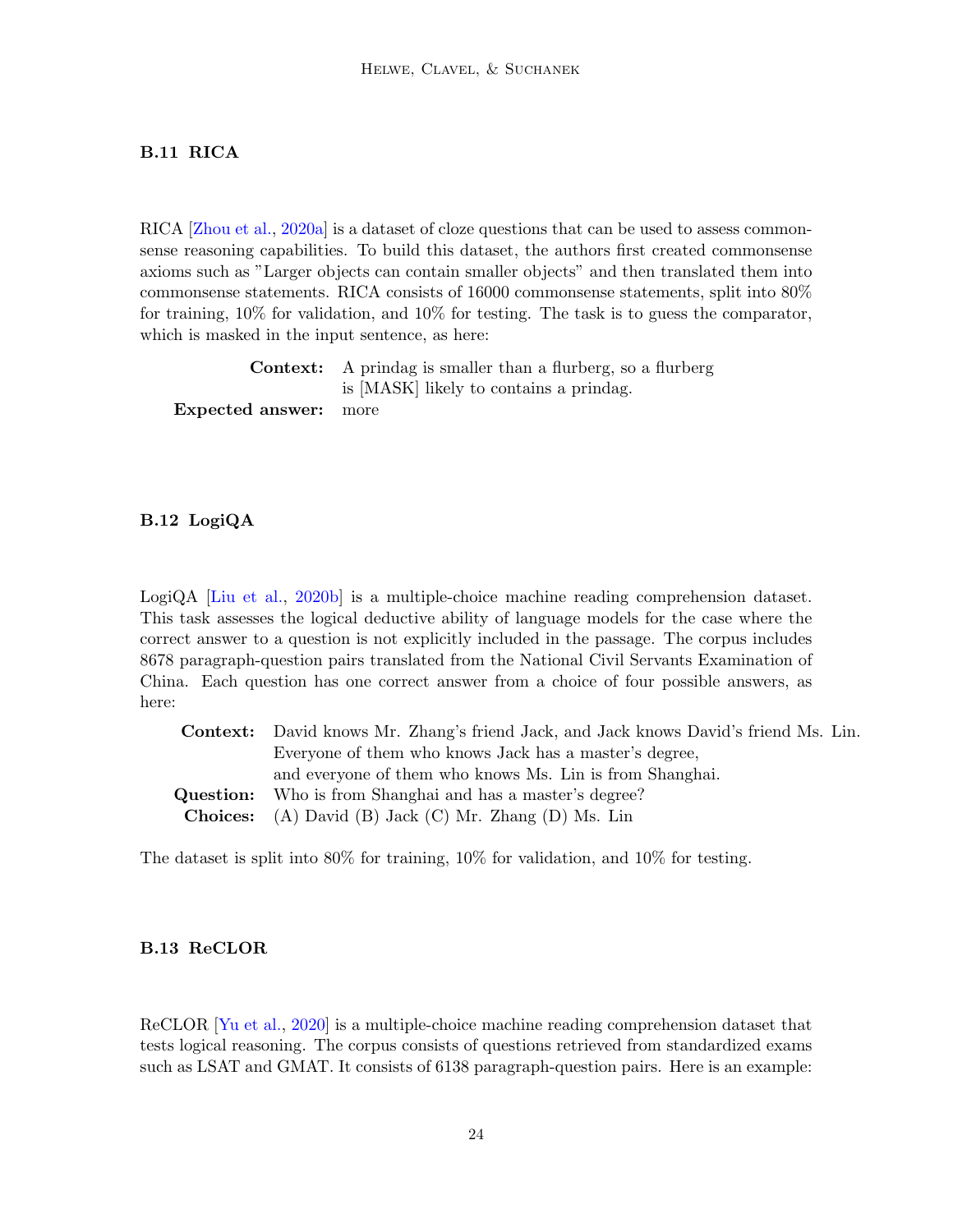| Context:                                     | Heavy rains during Centralia's corn planting season prevented some farmers       |  |  |
|----------------------------------------------|----------------------------------------------------------------------------------|--|--|
|                                              | there from planting corn. It is now the planting season for soybeans,            |  |  |
|                                              | another of Centralia's principal crops, and those fields originally intended     |  |  |
|                                              | for corn are dry enough for planting. Nonetheless, even though soybean prices    |  |  |
|                                              | are unusually high at present, the farmers will leave most of these fields empty |  |  |
|                                              | rather than plant them with soybeans, since                                      |  |  |
| Question:                                    | Which of the following most logically completes the passage below?               |  |  |
| Choices:                                     | (A) some Centralian farmers anticipate serious financial losses due              |  |  |
|                                              | to the extremely wet spring planting season.                                     |  |  |
|                                              | (B) the extensive rains have led to an increase in the price of corn.            |  |  |
|                                              | (C) chemicals that were used to prepare the fields for corn                      |  |  |
| planting would stunt the growth of soybeans. |                                                                                  |  |  |
|                                              | (D) many centralian farmers grow both corn and soybeans.                         |  |  |

To adequately evaluate a model without allowing it to take advantage of artifacts in the corpus, the authors split the testing set into two sets: the EASY set where the instances are biased and the HARD set where they are not.

### B.14 AR-LSAT

AR-LSAT [\[Zhong et al.,](#page-17-9) [2021\]](#page-17-9) is a machine reading comprehension dataset that can be used to evaluate logical reasoning capabilities. The dataset was constructed by selecting the analytical reasoning section of 90 LSAT exams from 1991 to 2016. It consists of 2046 multiple-choice questions. Here is an example:

| Context:  | A professor must determine the order in which five of her students                     |  |
|-----------|----------------------------------------------------------------------------------------|--|
|           | — Fernando, Ginny, Hakim, Juanita, and Kevin —                                         |  |
|           | will perform in an upcoming piano recital.                                             |  |
|           | Each student performs one piece, and no two performances overlap.                      |  |
|           | The following constraints apply:                                                       |  |
|           | Ginny must perform earlier than Fernando.                                              |  |
|           | Kevin must perform earlier than Hakim and Juanita.                                     |  |
|           | Hakim must perform either immediately before or immediately after Fernando             |  |
| Question: | If Juanita performs earlier than Ginny, then which one of the following could be true? |  |
| Choices:  | (A) Fernando performs fourth.                                                          |  |
|           | (B) Ginny performs second.                                                             |  |
|           | (C) Hakim performs third.                                                              |  |
|           | (D) Juanita performs third.                                                            |  |
|           | (E) Kevin performs second.                                                             |  |

## B.15 QuAIL

QuAIL [\[Rogers et al.,](#page-15-8) [2020a\]](#page-15-8) is a machine reading comprehension dataset. It assesses verbal reasoning capabilities across 4 different domains: fiction, news, blogs, and user stories. The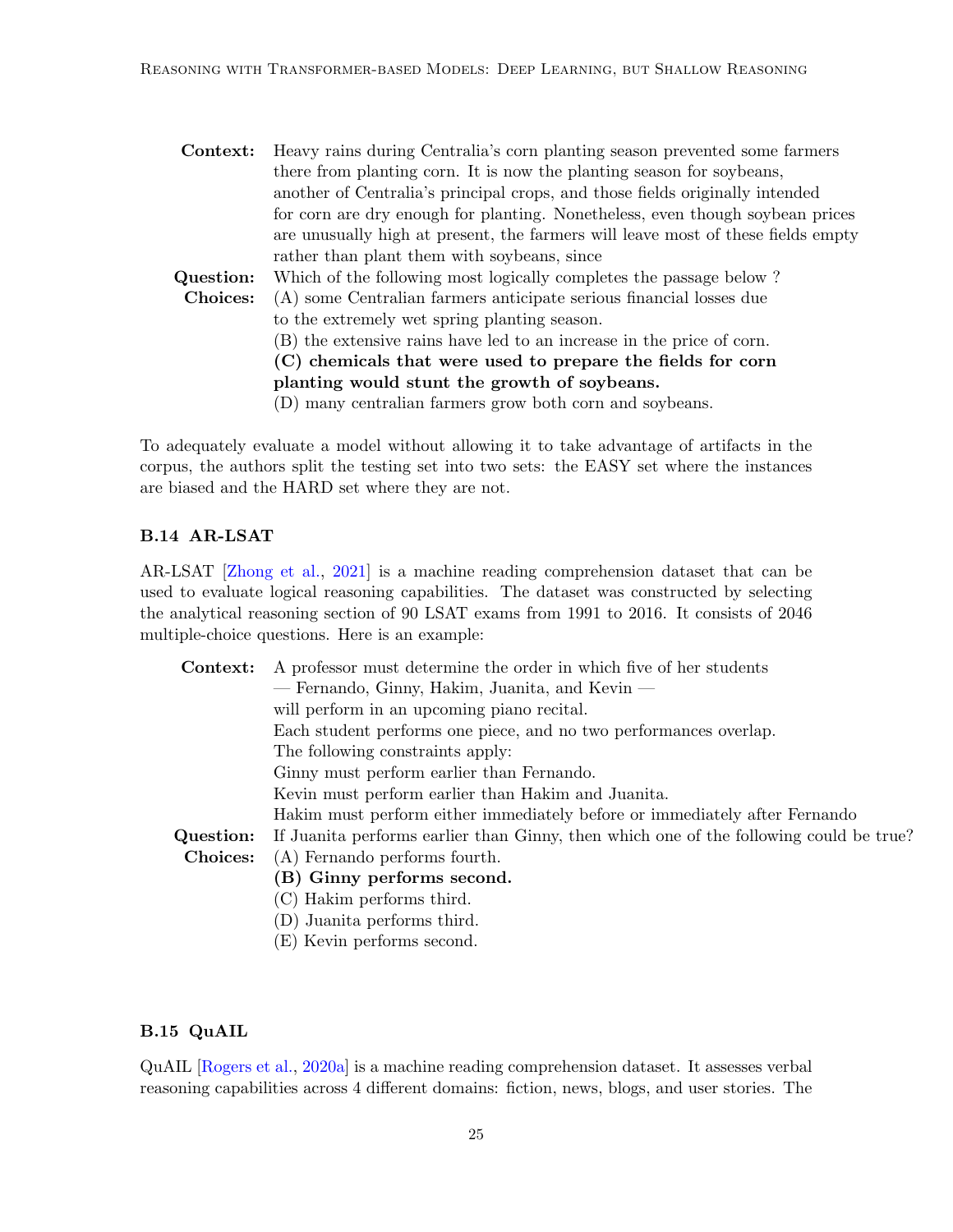corpus consists of 15K questions for 800 passages. The testing dataset comprises 15% of the questions, and different approaches were evaluated. Due to the size of the passages, we cannot show an example here.

## B.16 StrategyQA

StrategyQA [\[Geva et al.,](#page-12-6) [2021\]](#page-12-6) is a boolean QA benchmark that can be used to evaluate a model's reasoning capabilities. The model has to perform implicit decomposition of the question into reasoning steps in order to answer a question correctly. Here is an example:

|                                                              | <b>Question:</b> Did Aristotle use a laptop? |
|--------------------------------------------------------------|----------------------------------------------|
| <b>Implicit Reasoning Steps:</b> 1. When did Aristotle live? |                                              |
|                                                              | 2. When was the laptop invented?             |
|                                                              | 3. Is $\#2$ before $\#1$ ?                   |
| <b>Expected answers:</b>                                     | - No                                         |

The dataset is composed of 2780 instances, where each instance consists of a strategy question, a decomposition into reasoning steps, and Wikipedia paragraphs that answer each reasoning step.

## B.17 ConTROL

ConTRoL [\[Liu et al.,](#page-13-7) [2020a\]](#page-13-7) is a dataset of 8325 context-hypothesis pairs to evaluate a models' contextual reasoning capabilities over long texts. It is a passage-level textual entailment task that consists of context-hypothesis pairs. Here is an example:

|                                    | <b>Premise:</b> Ten new television shows appeared during the month of September.         |  |  |  |  |
|------------------------------------|------------------------------------------------------------------------------------------|--|--|--|--|
|                                    | Five of the shows were sitcoms, three were hour-                                         |  |  |  |  |
|                                    | long dramas, and two were news-magazine shows.                                           |  |  |  |  |
|                                    | By January, only seven of these new shows were still on the air.                         |  |  |  |  |
|                                    | Five of the shows that remained were sitcoms.                                            |  |  |  |  |
|                                    | <b>Hypothesis:</b> At least one of the shows that were cancelled was an hour-long drama. |  |  |  |  |
| <b>Expected answer:</b> Entailment |                                                                                          |  |  |  |  |

### B.18 CLUTRR

CLUTRR [\[Sinha et al.,](#page-16-10) [2019\]](#page-16-10) is a benchmark dataset to evaluate the inductive reasoning capabilities of models. The task requires a model to infer the kinship between characters in short stories. Here is an example:

| <b>Context:</b> Kristin and her son Justin went to visit her mother Carol |
|---------------------------------------------------------------------------|
| on a nice Sunday afternoon. They went out for a movie                     |
| together and had a good time.                                             |
| <b>Question:</b> How is Carol related to Justin?                          |
| <b>Expected answer:</b> Carol is the grandmother of Justin.               |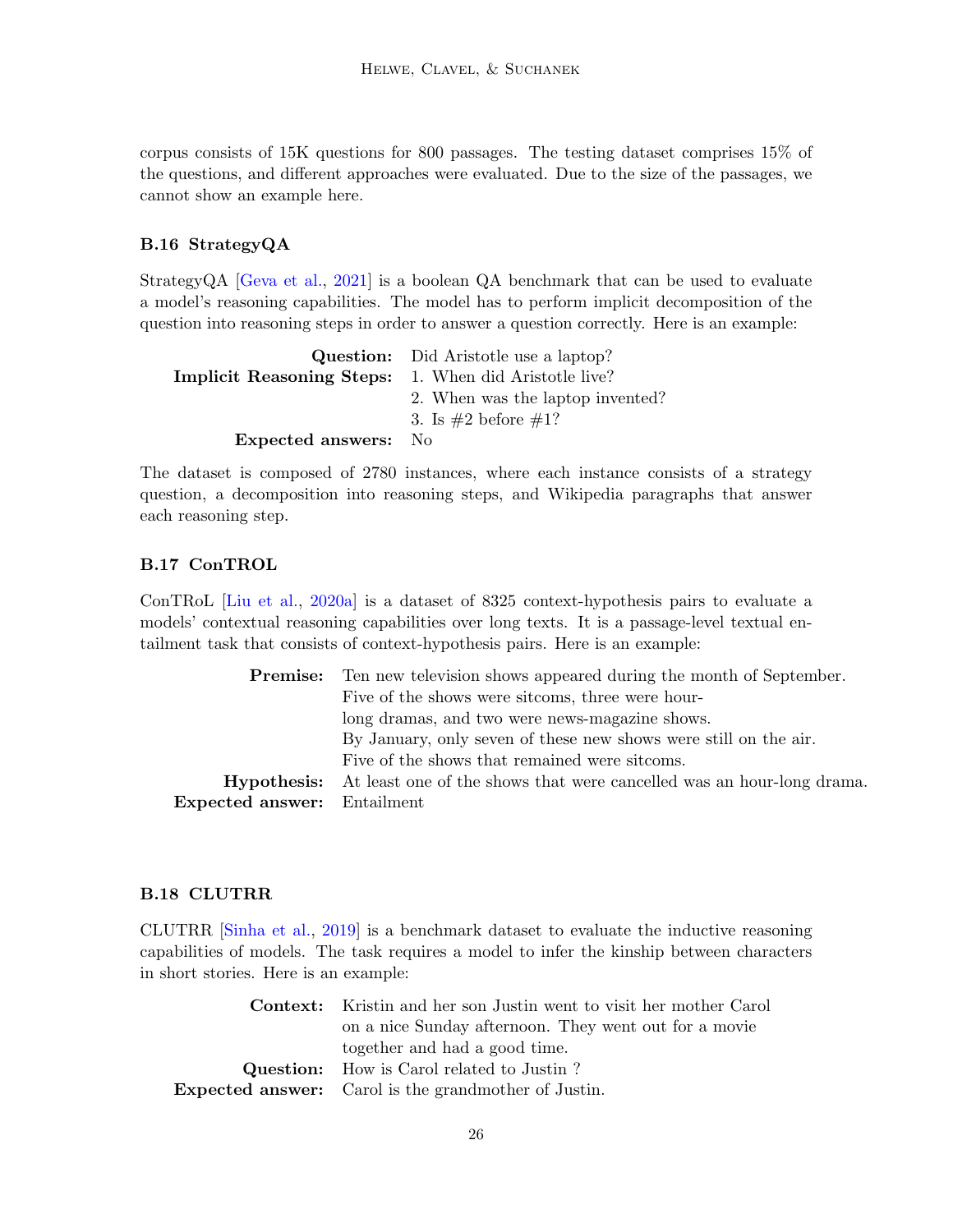CLUTRR is a synthetic dataset. For each experiment, 5000 instances were generated for training and 100 for testing.

## B.19 SVAMP

SVAMP [\[Patel et al.,](#page-14-10) [2021\]](#page-14-10) is a dataset that was created by varying instances of ASDiv-A (a dataset of one-unknown arithmetics problems). It contains 1000 tasks. To solve these tasks, a model needs a certain level of reasoning capability. It also has to be sensitive to the question. Here is an example:

|                               | <b>Context:</b> Jack had 8 pens and Mary had 5 pens. |
|-------------------------------|------------------------------------------------------|
|                               | Mary gave 3 pens to Jack.                            |
|                               | <b>Question:</b> How many pens does Jack have now?   |
| Expected answer: $8 + 3 = 11$ |                                                      |

### B.20 MATH

MATH [\[Hendrycks et al.,](#page-12-9) [2021\]](#page-12-9) is a dataset that consists of 12500 competition mathematics problems. It is split into 7500 problems for training and 5000 for testing. Each instance is a description of the problem with a question, the step-by-step solution, and the final answer. Here is an example from the dataset:

| <b>Context:</b> Tom has a red marble, a green marble, a blue marble,        |  |  |  |
|-----------------------------------------------------------------------------|--|--|--|
| and three identical yellow marbles.                                         |  |  |  |
| How many different groups of two marbles can Tom choose?                    |  |  |  |
| <b>Expected answer:</b> There are two cases here:                           |  |  |  |
| either Tom chooses two yellow marbles (1 result),                           |  |  |  |
| or he chooses two marbles of different colors $(\frac{4}{2})$ = 6 results). |  |  |  |
| The total number of distinct pairs of marbles Tom can choose is             |  |  |  |
| $1+6=7$                                                                     |  |  |  |

### B.21 IsarSTEP

IsarStep [\[Li et al.,](#page-13-10) [2021\]](#page-13-10) is a mathematical reasoning benchmark. It was built by collecting formal proofs written in Isabelle from the Archive of Formal Proofs and from the standard library of Isabelle/HOL. In this task a model needs to predict the missing intermediate norary or isabelie/HOL. In this task a model heeds to predict the missing intermediate<br>proposition in a proof. Here is an example for the proof that  $\sqrt{2}$  is not a rational number, where the missing intermediate proposition is a is even:

Context:  $2b^2 = a^2 \Rightarrow [Missing\,\, Proposition] \Rightarrow \exists\,\,c \in \mathbb{Z}. a = 2c$ Expected answer: a is even

The dataset is split into 820K examples for training, 5000 for validation, and 5000 for testing.